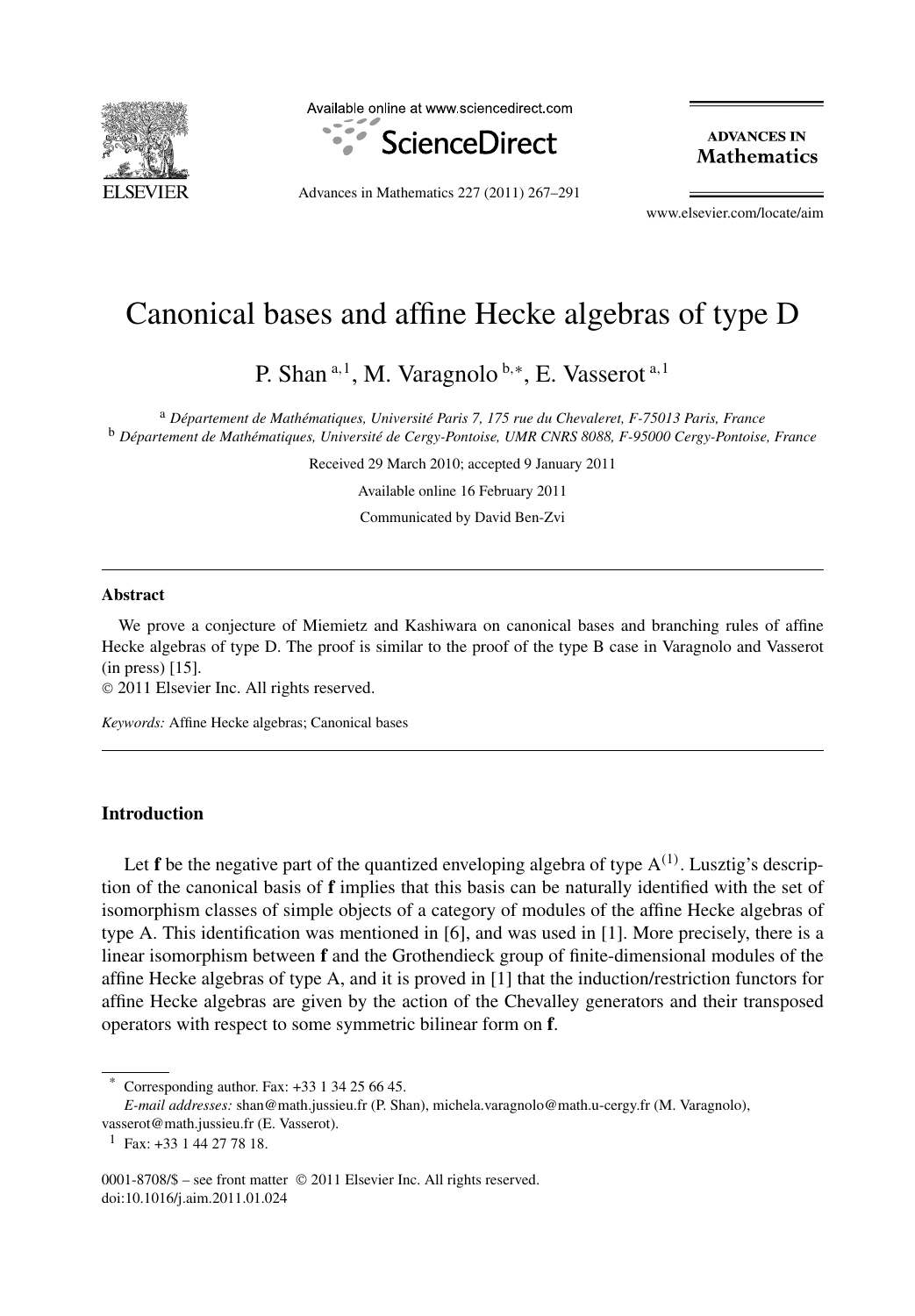The branching rules for affine Hecke algebras of type B have been investigated quite recently, see [2–5,11] and [15]. In particular, in [2–5] an analogue of Ariki's construction is conjectured and studied for affine Hecke algebras of type B. Here **f** is replaced by a module  $\theta$ **V**( $\lambda$ ) over an algebra *<sup>θ</sup>* **B**. More precisely it is conjectured there that *<sup>θ</sup>***V***(λ)* admits a canonical basis which is naturally identified with the set of isomorphism classes of simple objects of a category of modules of the affine Hecke algebras of type B. Further, in this identification the branching rules of the affine Hecke algebras of type B should be given by the *<sup>θ</sup>***B**-action on *<sup>θ</sup>***V***(λ)*. This conjecture has been proved [15]. It uses both the geometric picture introduced in [2] (to prove part of the conjecture) and a new kind of graded algebras similar to the KLR algebras from [7,14].

A similar description of the branching rules for affine Hecke algebras of type D has also been conjectured in [8]. In this case **f** is replaced by another module ◦**V** over the algebra *<sup>θ</sup>* **B** (the same algebra as in the type B case). The purpose of this paper is to prove the type D case. The method of the proof is the same as in [15]. First we introduce a family of graded algebras  $\mathbb{R}_m$  for *m* a non-negative integer. They can be viewed as the Ext-algebras of some complex of constructible sheaves naturally attached to the Lie algebra of the group *SO(*2*m)*, see Remark 2.8. This complex enters in the Kazhdan–Lusztig classification of the simple modules of the affine Hecke algebra of the group *Spin(*2*m)*. Then we identify ◦**V** with the sum of the Grothendieck groups of the graded algebras  $\mathbf{R}_m$ .

The plan of the paper is the following. In Section 1 we introduce a graded algebra ◦**R***(Γ )ν* . It is associated with a quiver  $\Gamma$  with an involution  $\theta$  and with a dimension vector  $\nu$ . In Section 2 we consider a particular choice of pair  $(\Gamma, \theta)$ . The graded algebras  $\mathbf{R}(\Gamma)$ <sub>*v*</sub> associated with this pair *(Γ,θ)* are denoted by the symbol ◦**R***m*. Next we introduce the affine Hecke algebra of type D, more precisely the affine Hecke algebra associated with the group *SO(*2*m)*, and we prove that it is Morita equivalent to  $\mathbf{R}_m$ . In Section 3 we categorify the module  $\mathbf{v}$  from [8] using the graded algebras  $\mathbf{R}_m$ , see Theorem 3.28. The main result of the paper is Theorem 3.33.

# **0. Notation**

**0.1. Graded modules over graded algebras.** Let **k** be an algebraically closed field of characteristic 0. By a graded **k**-algebra  $\mathbf{R} = \bigoplus_{d} \mathbf{R}_d$  we'll always mean a Z-graded associative **k**-algebra. Let **R**-**mod** be the category of finitely generated graded **R**-modules, **R**-**fmod** be the full subcategory of finite-dimensional graded modules and **R**-**proj** be the full subcategory of **R**-**fmod** consisting of projective objects. Unless specified otherwise all modules are left modules. We'll abbreviate

$$
K(\mathbf{R}) = [\mathbf{R}\text{-}\mathbf{proj}], \qquad G(\mathbf{R}) = [\mathbf{R}\text{-}\mathbf{fmod}].
$$

Here [*C*] denotes the Grothendieck group of an exact category *C*. Assume that the **k**-vector spaces  **are finite dimensional for each** *d***. Then**  $K(\bf{R})$  **is a free Abelian group with a basis formed by** the isomorphism classes of the indecomposable objects in **R**-**proj**, and *G(***R***)* is a free Abelian group with a basis formed by the isomorphism classes of the simple objects in **R**-**fmod**. Given an object *M* of **R**-proj or **R**-fmod let  $[M]$  denote its class in  $K(\mathbf{R})$ ,  $G(\mathbf{R})$  respectively. When there is no risk of confusion we abbreviate  $M = [M]$ . We'll write  $[M : N]$  for the composition multiplicity of the **R**-module *N* in the **R**-module *M*. Consider the ring  $A = \mathbb{Z}[v, v^{-1}]$ . If the grading of **R** is bounded below then the A-modules  $K(\mathbf{R})$ ,  $G(\mathbf{R})$  are free. Here A acts on  $G(\mathbf{R})$ , *K(***R***)* as follows

$$
vM = M[1],
$$
  $v^{-1}M = M[-1].$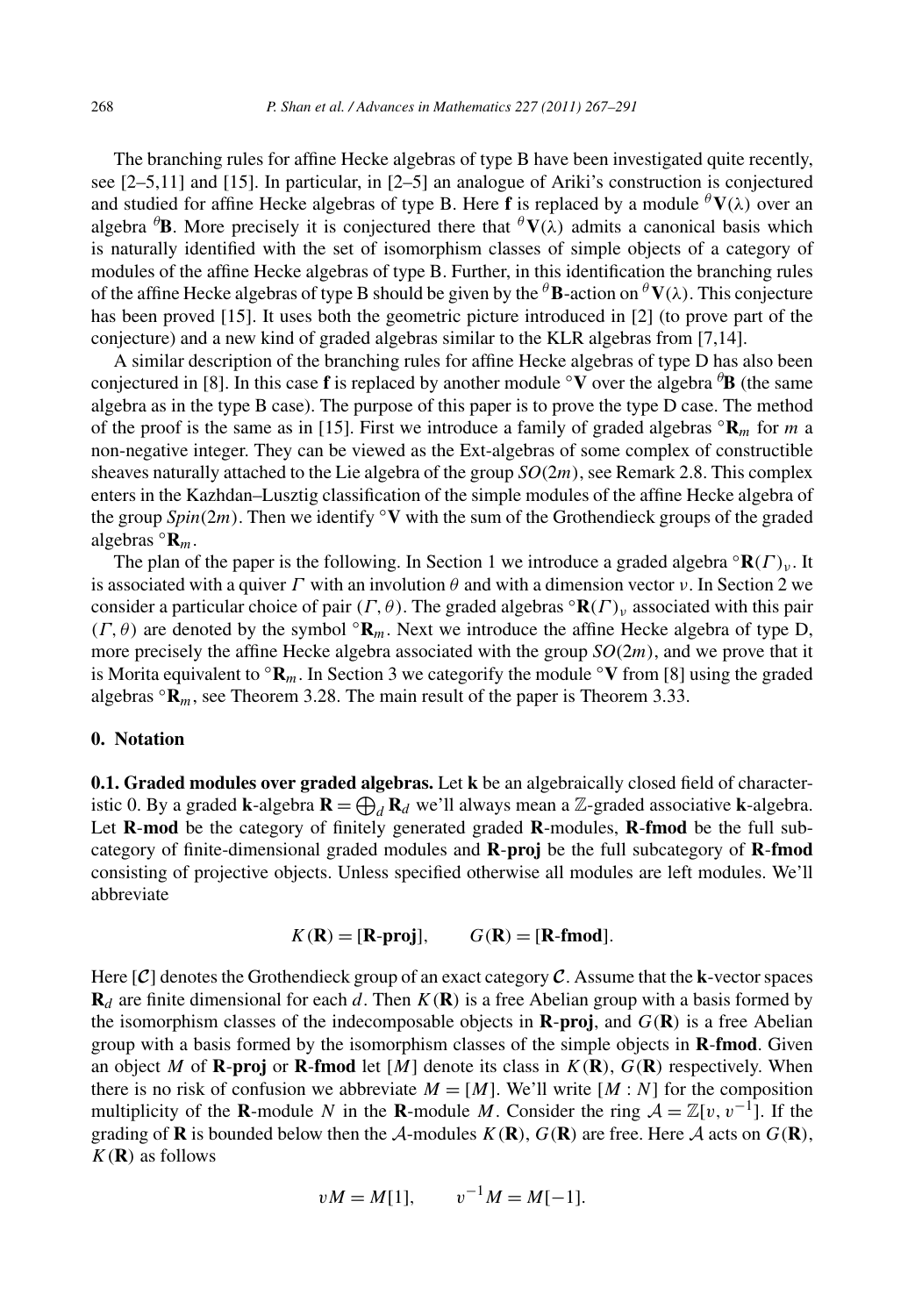For any  $M$ ,  $N$  in **R**-mod let

$$
\text{hom}_{\mathbf{R}}(M, N) = \bigoplus_{d} \text{Hom}_{\mathbf{R}}(M, N[d])
$$

be the  $\mathbb{Z}$ -graded **k**-vector space of all **R**-module homomorphisms. If **R** = **k** we'll omit the subscript **R** in hom's and in tensor products. For any graded **k**-vector space  $M = \bigoplus_{d} M_d$  we'll write

$$
gdim(M) = \sum_{d} v^d dim(M_d),
$$

where dim is the dimension over **k**.

**0.2. Quivers with involutions.** Recall that a quiver *Γ* is a tuple  $(I, H, h \mapsto h', h \mapsto h'')$  where *I* is the set of vertices, *H* is the set of arrows and for each  $h \in H$  the vertices  $h', h'' \in I$  are the origin and the target of *h* respectively. Note that the set *I* may be infinite. We'll assume that no arrow may join a vertex to itself. For each  $i, j \in I$  we write

$$
H_{i,j} = \{ h \in H; h' = i, h'' = j \}.
$$

We'll abbreviate  $i \rightarrow j$  if  $H_{i,j} \neq \emptyset$ . Let  $h_{i,j}$  be the number of elements in  $H_{i,j}$  and set

$$
i \cdot j = -h_{i,j} - h_{j,i}, \quad i \cdot i = 2, \ i \neq j.
$$

An involution  $\theta$  on  $\Gamma$  is a pair of involutions on  $I$  and  $H$ , both denoted by  $\theta$ , such that the following properties hold for each *h* in *H*

- $\theta(h)' = \theta(h'')$  and  $\theta(h)'' = \theta(h'),$
- $\theta(h') = h''$  iff  $\theta(h) = h$ .

*We'll always assume that*  $\theta$  *has no fixed points in I*, i.e., there is no  $i \in I$  such that  $\theta(i) = i$ . To simplify we'll say that  $\theta$  has no fixed point. Let

$$
\theta \mathbb{N}I = \bigg\{ v = \sum_i v_i i \in \mathbb{N}I: v_{\theta(i)} = v_i, \forall i \bigg\}.
$$

For any  $v \in {}^{\theta}N I$  set  $|v| = \sum_i v_i$ . It is an even integer. Write  $|v| = 2m$  with  $m \in \mathbb{N}$ . We'll denote by  ${}^{\theta}I^{\nu}$  the set of sequences

$$
\mathbf{i}=(i_{1-m},\ldots,i_{m-1},i_m)
$$

of elements in *I* such that  $\theta(i_l) = i_{l-l}$  and  $\sum_k i_k = v$ . For any such sequence **i** we'll abbreviate  $\theta$ **(i)** =  $(\theta$ (i<sub>1−*m*</sub>), ...,  $\theta$ (i<sub>*m*−1</sub>),  $\theta$ (i<sub>*m*</sub>)). Finally, we set

$$
^{\theta}I^{m} = \bigcup_{\nu} {}^{\theta}I^{\nu}, \quad \nu \in {}^{\theta}N I, \qquad |\nu| = 2m.
$$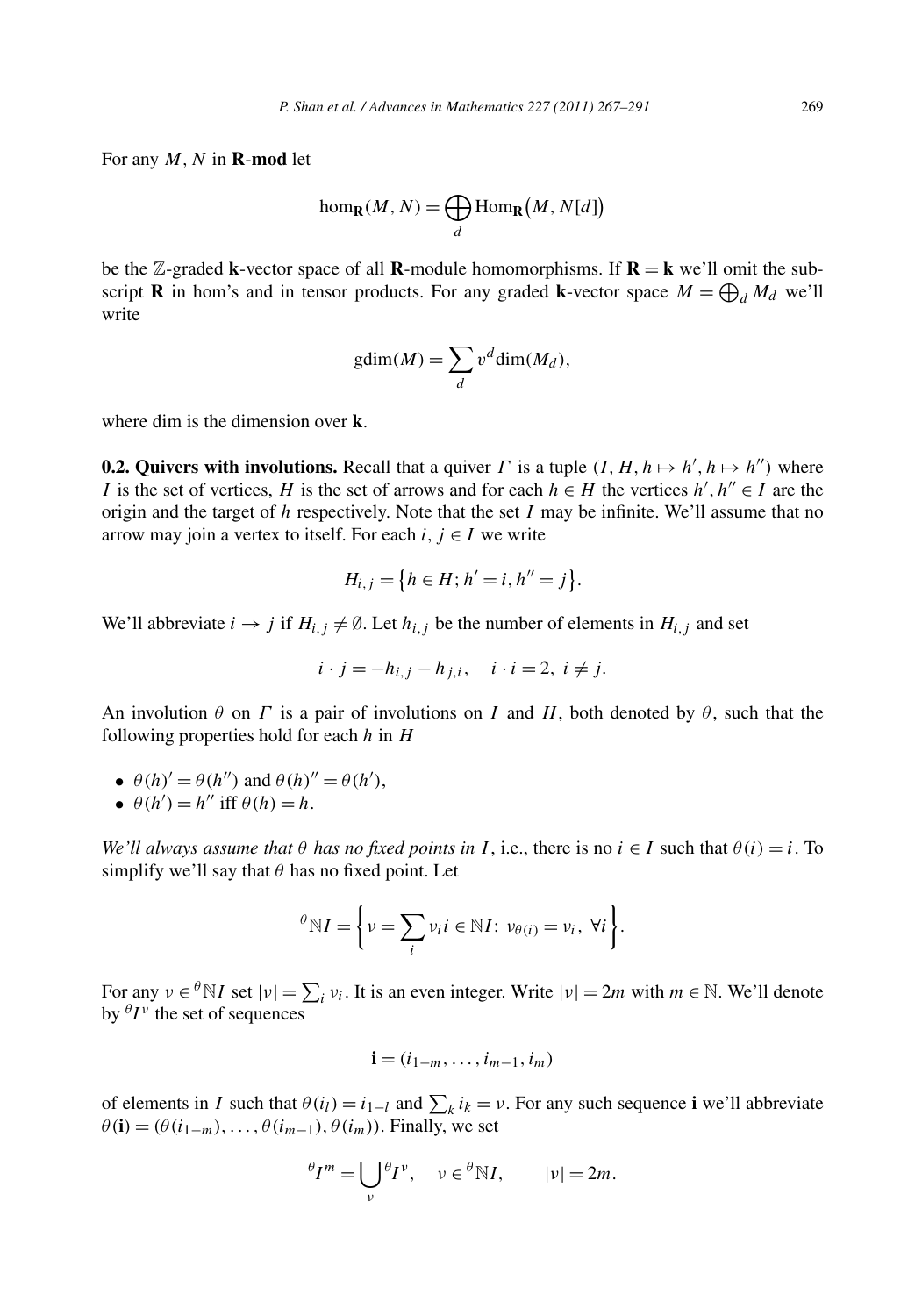**0.3. The wreath product.** Given a positive integer  $m$ , let  $\mathfrak{S}_m$  be the symmetric group, and  $\mathbb{Z}_2 = \{-1, 1\}$ . Consider the wreath product  $W_m = \mathfrak{S}_m \wr \mathbb{Z}_2$ . Write  $s_1, \ldots, s_{m-1}$  for the simple reflections in  $\mathfrak{S}_m$ . For each  $l = 1, 2, \ldots, m$  let  $\varepsilon_l \in (\mathbb{Z}_2)^m$  be  $-1$  placed at the *l*-th position. There is a unique action of  $W_m$  on the set  $\{1 - m, \ldots, m - 1, m\}$  such that  $\mathfrak{S}_m$  permutes  $1, 2, \ldots, m$ and such that  $\varepsilon_l$  fixes *k* if  $k \neq l$ ,  $1 - l$  and switches *l* and  $1 - l$ . The group  $W_m$  acts also on  ${}^{\theta}I^{\nu}$ . Indeed, view a sequence **i** as the map

$$
\{1-m,\ldots,m-1,m\}\to I,\qquad l\mapsto i_l.
$$

Then we set  $w(i) = i \circ w^{-1}$  for  $w \in W_m$ . For each  $v$  we fix once for all a sequence

$$
\mathbf{i}_e = (i_{1-m}, \ldots, i_m) \in {}^{\theta}I^{\nu}.
$$

Let  $W_e$  be the centralizer of  $\mathbf{i}_e$  in  $W_m$ . Then there is a bijection

$$
W_e \backslash W_m \to {}^{\theta}I^{\nu}, \qquad W_e w \mapsto w^{-1}(\mathbf{i}_e).
$$

Now, assume that  $m > 1$ . We set  $s_0 = \varepsilon_1 s_1 \varepsilon_1$ . Let <sup>o</sup> $W_m$  be the subgroup of  $W_m$  generated by *s*0*,...,sm*−1. We'll regard it as a Weyl group of type D*<sup>m</sup>* such that *s*0*,...,sm*<sup>−</sup><sup>1</sup> are the simple reflections. Note that  $W_e$  is a subgroup of  $\degree W_m$ . Indeed, if  $W_e \not\subset \degree W_m$  there should exist *l* such that  $\varepsilon_l$  belongs to  $W_e$ . This would imply that  $i_l = \theta(i_l)$ , contradicting the fact that  $\theta$  has no fixed point. Therefore  ${}^{\theta}I^{\nu}$  decomposes into two  ${}^{\circ}W_m$ -orbits. We'll denote them by  ${}^{\theta}I^{\nu}_+$  and  ${}^{\theta}I^{\nu}_-$ . For *m* = 1 we set  $\circ$  *W*<sub>1</sub> = {*e*} and we choose again  $\theta I^{\nu}_{+}$  and  $\theta I^{\nu}_{-}$  in an obvious way.

## **1.** The graded k-algebra  $\mathcal{R}(\Gamma)_{\nu}$

Fix a quiver *Γ* with set of vertices *I* and set of arrows *H*. Fix an involution *θ* on *Γ* . Assume that *Γ* has no 1-loops and that *θ* has no fixed points. Fix a dimension vector  $v \neq 0$  in <sup>*θ*</sup>N*I*. Set  $|\nu| = 2m$ .

**1.1. Definition of the graded k-algebra**  $\mathbb{R}(\Gamma)_{\nu}$ . Assume that  $m > 1$ . We define a graded kalgebra  ${}^{\circ}$ **R**(*Γ*)<sub>*v*</sub> with 1 generated by 1<sub>**i**</sub>,  $\varkappa_l$ ,  $\sigma_k$ , with **i**  $\in {}^{\theta}I^{\nu}$ ,  $l = 1, 2, ..., m$ ,  $k = 0, 1, ..., m - 1$ modulo the following defining relations

(a) 
$$
1_{\mathbf{i}} 1_{\mathbf{i}'} = \delta_{\mathbf{i}, \mathbf{i}'} 1_{\mathbf{i}}, \sigma_k 1_{\mathbf{i}} = 1_{s_k \mathbf{i}} \sigma_k, \varkappa_l 1_{\mathbf{i}} = 1_{\mathbf{i}} \varkappa_l,
$$

(b) 
$$
u_l x_{l'} = x_{l'} x_l,
$$

$$
\text{(c)}\ \sigma_k^2 \mathbf{1}_{\mathbf{i}} = Q_{i_k, i_{s_k(k)}}(\varkappa_{s_k(k)}, \varkappa_k) \mathbf{1}_{\mathbf{i}},
$$

(d)  $\sigma_k \sigma_{k'} = \sigma_{k'} \sigma_k$  if  $1 \le k < k' - 1 < m - 1$  or  $0 = k < k' \ne 2$ ,

(e) 
$$
(\sigma_{s_k(k)}\sigma_k\sigma_{s_k(k)} - \sigma_k\sigma_{s_k(k)}\sigma_k)\mathbf{1}_i = \begin{cases} \frac{Q_{i_k,i_{s_k(k)}}(x_{s_k(k)},x_k) - Q_{i_k,i_{s_k(k)}}(x_{s_k(k)},x_{s_k(k)+1})}{x_k - x_{s_k(k)+1}}\mathbf{1}_i & \text{if } i_k = i_{s_k(k)+1},\\ 0 & \text{else,} \end{cases}
$$

(f) 
$$
(\sigma_k \varkappa_l - \varkappa_{s_k(l)} \sigma_k) 1_{\mathbf{i}} = \begin{cases} -1_{\mathbf{i}} & \text{if } l = k, i_k = i_{s_k(k)}, \\ 1_{\mathbf{i}} & \text{if } l = s_k(k), i_k = i_{s_k(k)}, \\ 0 & \text{else.} \end{cases}
$$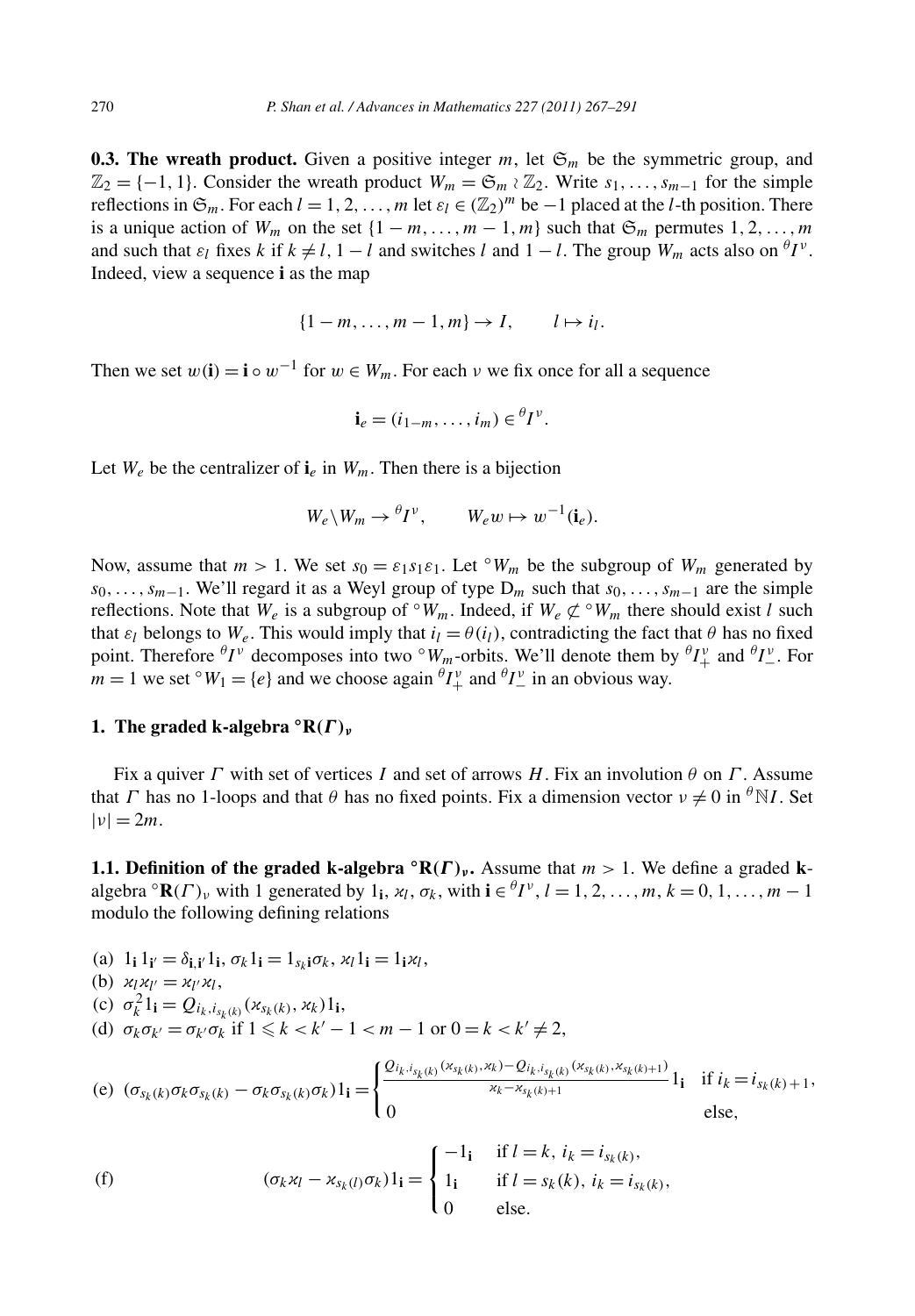Here we have set  $x_{1-l} = -x_l$  and

$$
Q_{i,j}(u,v) = \begin{cases} (-1)^{h_{i,j}} (u-v)^{-i \cdot j} & \text{if } i \neq j, \\ 0 & \text{else.} \end{cases}
$$
(1.1)

If  $m = 0$  we set  $\mathcal{R}(\Gamma)_0 = \mathbf{k} \oplus \mathbf{k}$ . If  $m = 1$  then we have  $v = i + \theta(i)$  for some  $i \in I$ . Write  $\mathbf{i} = i\theta(i)$ , and

$$
{}^{\circ} \mathbf{R}(\Gamma)_{\nu} = \mathbf{k}[\kappa_1] 1_{\mathbf{i}} \oplus \mathbf{k}[\kappa_1] 1_{\theta(\mathbf{i})}.
$$

We'll abbreviate  $\sigma_{i,k} = \sigma_k 1_i$  and  $\kappa_{i,l} = \kappa_l 1_i$ . The grading on  ${}^{\circ}R(\Gamma)_0$  is the trivial one. For  $m \ge 1$ the grading on  $\mathbf{R}(\Gamma)_{\nu}$  is given by the following rules:

$$
deg(1i) = 0,
$$
  
\n
$$
deg(xi,l) = 2,
$$
  
\n
$$
deg(\sigmai,k) = -ik \cdot isk(k).
$$

We define  $\omega$  to be the unique anti-involution of the graded **k**-algebra  $\mathbf{R}(F)$ <sub>*v*</sub> which fixes 1<sub>i</sub>,  $\varkappa_l$ , *σ<sub>k</sub>*. We set *ω* to be identity on  $\mathcal{R}(\Gamma)_{0}$ .

**1.2. Relation with the graded k-algebra**  ${}^{\theta}R(\Gamma)_{\nu}$ **.** A family of graded **k**-algebra  ${}^{\theta}R(\Gamma)_{\lambda,\nu}$  was introduced in [15, Sec. 5.1], for  $\lambda$  an arbitrary dimension vector in N*I*. Here we'll only consider the special case  $\lambda = 0$ , and we abbreviate  ${}^{\theta}$ **R** $(F)_v = {}^{\theta}$ **R** $(F)_{0, v}$ . Recall that if  $v \neq 0$  then  ${}^{\theta}$ **R** $(F)_v$ is the graded **k**-algebra with 1 generated by 1<sub>i</sub>,  $\varkappa_l$ ,  $\sigma_k$ ,  $\pi_1$ , with  $\mathbf{i} \in {}^{\theta}I^{\nu}$ ,  $l = 1, 2, ..., m$ ,  $k =$ 1,...,  $m-1$  such that 1<sub>i</sub>,  $\varkappa_l$  and  $\sigma_k$  satisfy the same relations as before and

$$
\pi_1^2 = 1, \qquad \pi_1 1_{\mathbf{i}} \pi_1 = 1_{\varepsilon_1 \mathbf{i}}, \qquad \pi_1 \varkappa_l \pi_1 = \varkappa_{\varepsilon_1(l)},
$$

$$
(\pi_1 \sigma_1)^2 = (\sigma_1 \pi_1)^2, \qquad \pi_1 \sigma_k \pi_1 = \sigma_k \quad \text{if } k \neq 1.
$$

If  $v = 0$  then  ${}^{\theta}$ **R** $(\Gamma)$ <sub>0</sub> = **k**. The grading is given by setting deg $(1)$ , deg $(\alpha_{i,l})$ , deg $(\sigma_{i,k})$  to be as before and  $\deg(\pi_1 1_i) = 0$ . *In the rest of Section* 1 *we'll assume*  $m > 0$ . Then there is a canonical inclusion of graded **k**-algebras

$$
{}^{\circ} \mathbf{R}(\Gamma)_{\nu} \subset {}^{\theta} \mathbf{R}(\Gamma)_{\nu} \tag{1.2}
$$

such that  $1_i$ ,  $\alpha_l$ ,  $\sigma_k \mapsto 1_i$ ,  $\alpha_l$ ,  $\sigma_k$  for  $i \in {}^{\theta}I^{\nu}$ ,  $l = 1, \ldots, m$ ,  $k = 1, \ldots, m - 1$  and such that  $\sigma_0 \mapsto$  $\pi_1 \sigma_1 \pi_1$ . From now on we'll write  $\sigma_0 = \pi_1 \sigma_1 \pi_1$  whenever  $m > 1$ . The assignment  $x \mapsto \pi_1 x \pi_1$ defines an involution of the graded **k**-algebra  $^{\theta}$ **R** $(F)_{\nu}$  which normalizes  $^{\circ}$ **R** $(F)_{\nu}$ . Thus it yields an involution

$$
\gamma: {}^{\circ} \mathbf{R}(\Gamma)_{\nu} \to {}^{\circ} \mathbf{R}(\Gamma)_{\nu}.
$$

Let  $\langle \gamma \rangle$  be the group of two elements generated by  $\gamma$ . The smash product  $\mathbb{R}(F)_{\nu} \rtimes \langle \gamma \rangle$  is a graded **k**-algebra such that  $deg(y) = 0$ . There is a unique isomorphism of graded **k**-algebras

$$
{}^{\circ} \mathbf{R}(\Gamma)_{\nu} \rtimes \langle \gamma \rangle \to {}^{\theta} \mathbf{R}(\Gamma)_{\nu} \tag{1.3}
$$

which is identity on  ${}^{\circ}$ **R** $(\Gamma)_{\nu}$  and which takes  $\gamma$  to  $\pi_1$ .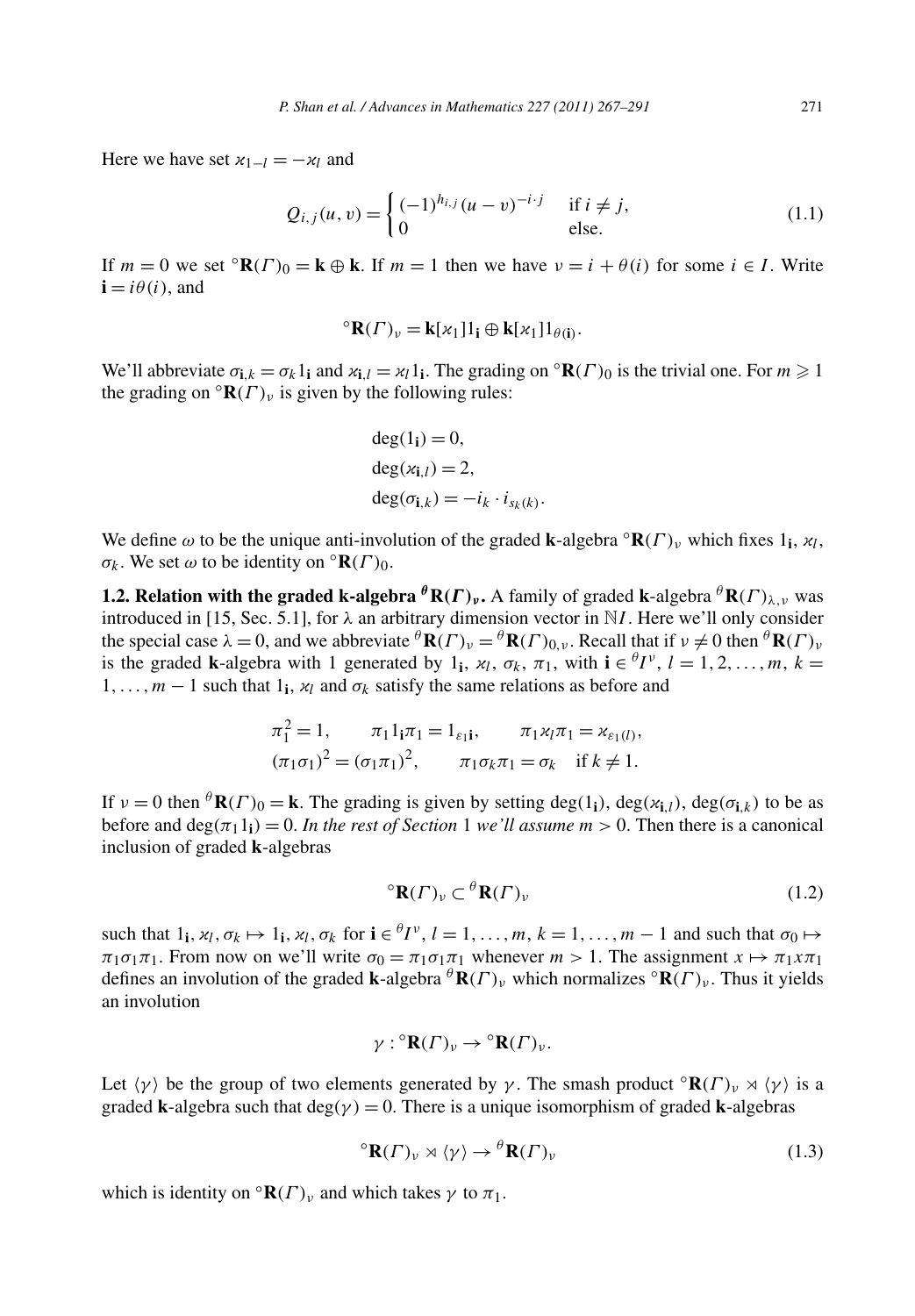**1.3. The polynomial representation and the PBW theorem.** For any **i** in  ${}^{\theta}I^{\nu}$  let  ${}^{\theta}F_i$  be the subalgebra of  $\mathbb{R}(F)$ <sub>*v*</sub> generated by 1<sub>i</sub> and  $\kappa$ <sub>i</sub>,*l* with  $l = 1, 2, ..., m$ . It is a polynomial algebra. Let

$$
{}^{\theta}F_{\nu} = \bigoplus_{\mathbf{i} \in {}^{\theta}I^{\nu}} {}^{\theta}F_{\mathbf{i}}.
$$

The group  $W_m$  acts on  ${}^{\theta}$ **F**<sub>*v*</sub> via  $w(x_i) = x_{w(i),w(i)}$  for any  $w \in W_m$ . Consider the fixed points set

$$
{}^{\circ}S_{\nu} = ({}^{\theta}F_{\nu}) {}^{\circ}W_{m}.
$$

Regard  ${}^{\theta}$ **R** $(F)$ <sup>*v*</sup> and End $({}^{\theta}$ **F***v* $)$  as  ${}^{\theta}$ **F***v*-algebras via the left multiplication. Proposition 5.4 in [15] shows that there is an injective graded  ${}^{\theta}$ **F**<sub>*v*</sub>-algebra morphism  ${}^{\theta}$ **R** $(F)$ <sub>*v*</sub>  $\rightarrow$  End $({}^{\theta}$ **F**<sub>*v*</sub> $)$ . It restricts via (1.2) to an injective graded  ${}^{\theta}$ **F**<sub>*v*</sub>-algebra morphism

$$
{}^{\circ} \mathbf{R}(\Gamma)_{\nu} \to \text{End}(\ ^{\theta} \mathbf{F}_{\nu}).
$$

Next, recall that  $\circ W_m$  is the Weyl group of type  $D_m$  with simple reflections  $s_0, \ldots, s_{m-1}$ . For each *w* in  $\Omega_W$ <sup>n</sup> we choose a reduced decomposition *w* of *w*. It has the following form

$$
w = s_{k_1} s_{k_2} \cdots s_{k_r}, \quad 0 \leqslant k_1, k_2, \ldots, k_r \leqslant m-1.
$$

We define an element  $\sigma_{\dot{w}}$  in  $\circ \mathbf{R}(\Gamma)_{v}$  by

$$
\sigma_{\dot{w}} = \sum_{\mathbf{i}} 1_{\mathbf{i}} \sigma_{\dot{w}}, \quad 1_{\mathbf{i}} \sigma_{\dot{w}} = \begin{cases} 1_{\mathbf{i}} & \text{if } r = 0, \\ 1_{\mathbf{i}} \sigma_{k_1} \sigma_{k_2} \cdots \sigma_{k_r} & \text{else.} \end{cases}
$$
(1.4)

Observe that the element  $\sigma_{\dot{w}}$  may depend on the choice of the reduced decomposition  $\dot{w}$ .

**1.4. Proposition.** The **k**-algebra  ${}^{\circ}$ **R**( $\Gamma$ )<sub>*v*</sub> is a free (left or right)  ${}^{\theta}$ **F**<sub>*v*</sub>-module with basis { $\sigma_{\dot{w}}$ ;  $w \in {}^{\circ}$  $W_m$ }. Its rank is  $2^{m-1}m!$ . The operator  $1_1\sigma_{\dot{w}}$  is homogeneous and its *the choice of the reduced decomposition w*˙ *.*

**Proof.** The proof is the same as in [15, Prop. 5.5]. First, we filter the algebra  $\mathbf{R}(\Gamma)$ <sub>*v*</sub> with 1<sub>i</sub>,  $\mathbf{x}_{i,l}$  in degree 0 and  $\sigma_{i,k}$  in degree 1. The *Nil Hecke algebra* of type  $D_m$  is the **k**-algebra  $\circ \mathbf{NH}_m$ generated by  $\bar{\sigma}_0$ ,  $\bar{\sigma}_1$ , ...,  $\bar{\sigma}_{m-1}$  with relations

$$
\begin{aligned}\n\bar{\sigma}_k \bar{\sigma}_{k'} &= \bar{\sigma}_{k'} \bar{\sigma}_k \quad \text{if } 1 \leq k < k' - 1 < m - 1 \text{ or } 0 = k < k' \neq 2, \\
\bar{\sigma}_{s_k(k)} \bar{\sigma}_k \bar{\sigma}_{s_k(k)} &= \bar{\sigma}_k \bar{\sigma}_{s_k(k)} \bar{\sigma}_k, \qquad \bar{\sigma}_k^2 = 0.\n\end{aligned}
$$

We can form the semi-direct product  ${}^{\theta}$ **F**<sub>*v*</sub>  $\propto$   ${}^{\circ}$ NH<sub>*m*</sub>, which is generated by 1<sub>i</sub>,  $\bar{z}_l$ ,  $\bar{\sigma}_k$  with the relations above and

$$
\bar{\sigma}_k \bar{x}_l = \bar{x}_{s_k(l)} \bar{\sigma}_k, \qquad \bar{x}_l \bar{x}_{l'} = \bar{x}_{l'} \bar{x}_{l'}.
$$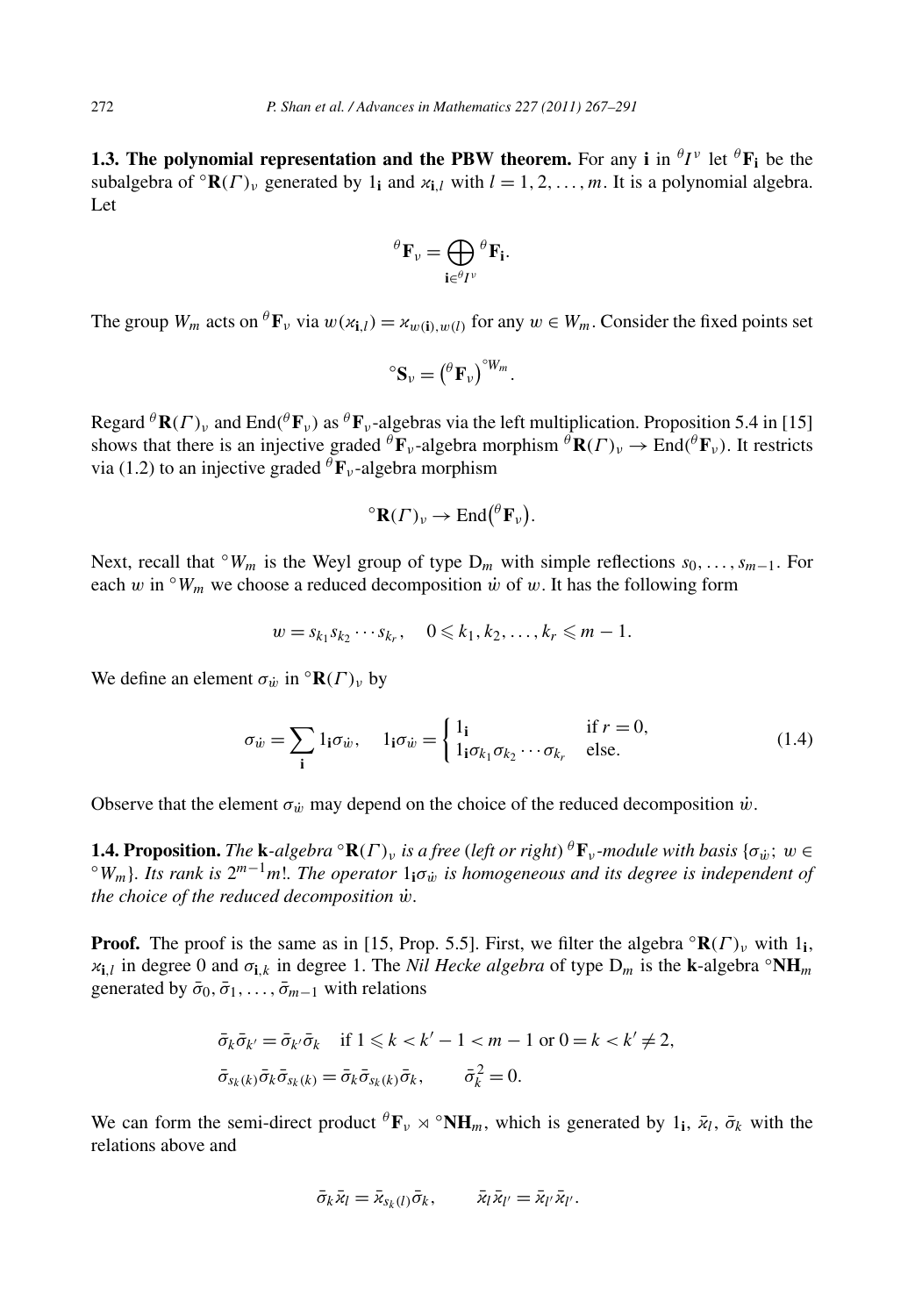One proves as in [15, Prop. 5.5] that the map

$$
{}^{\theta} \mathbf{F}_{\nu} \rtimes {}^{\circ} \mathbf{N} \mathbf{H}_{m} \to \text{gr}({}^{\circ} \mathbf{R}(\Gamma)_{\nu}), \qquad 1_{\mathbf{i}} \mapsto 1_{\mathbf{i}}, \qquad \bar{\mathbf{x}}_{l} \mapsto \mathbf{x}_{l}, \qquad \bar{\sigma}_{k} \mapsto \sigma_{k},
$$

is an isomorphism of **k**-algebras.  $\Box$ 

Let  ${}^{\theta}F'_{v} = \bigoplus_{i} {}^{\theta}F'_{i}$ , where  ${}^{\theta}F'_{i}$  is the localization of the ring  ${}^{\theta}F_{i}$  with respect to the multiplicative system generated by

$$
\left\{ \varkappa_{\mathbf{i},l} \pm \varkappa_{\mathbf{i},l'}; 1 \leq l \neq l' \leq m \right\} \cup \left\{ \varkappa_{\mathbf{i},l}; l=1,2,\ldots,m \right\}.
$$

**1.5. Corollary.** The inclusion  ${}^{\circ}R(\Gamma)_{\nu} \subset End({}^{\theta}F_{\nu})$  yields an isomorphism of  ${}^{\theta}F'_{\nu}$ -algebras  ${}^{\theta}$ **F**<sup>'</sup><sub>*v*</sub> ⊗ ${}^{\theta}$ **F**<sub>*v*</sub>  $\leq$  **<sup>** $\theta$ **</sup><b>F**<sup>'</sup><sub>*v*</sub>  $\rtimes$   $\circ$  *W<sub>m</sub>, such that for each* **i** *and each l* = 1*,* 2*,...,m, k* = 0*,* 1*,* 2*,...,m* − 1 *we have*

$$
1_{\mathbf{i}} \mapsto 1_{\mathbf{i}},
$$
  
\n
$$
x_{\mathbf{i},l} \mapsto x_{l} 1_{\mathbf{i}},
$$
  
\n
$$
\sigma_{\mathbf{i},k} \mapsto \begin{cases} (x_{k} - x_{s_{k}(k)})^{-1} (s_{k} - 1) 1_{\mathbf{i}} & \text{if } i_{k} = i_{s_{k}(k)}, \\ (x_{k} - x_{s_{k}(k)})^{h_{i_{s_{k}(k)},i_{k}}} s_{k} 1_{\mathbf{i}} & \text{if } i_{k} \neq i_{s_{k}(k)}. \end{cases}
$$
\n(1.5)

**Proof.** Follows from [15, Cor. 5.6] and Proposition 1.4.  $\Box$ 

Restricting the <sup>θ</sup>**F**<sub>*ν*</sub>-action on  ${}^{\circ}$ **R** $(\Gamma)$ <sub>*ν*</sub> to the **k**-subalgebra  ${}^{\circ}$ **S**<sub>*ν*</sub> we get a structure of graded  ${}^{\circ}$ **S**<sub>*v*</sub>-algebra on  ${}^{\circ}$ **R** $(\Gamma)$ <sub>*ν*</sub>.

## **1.6. Proposition.**

(a)  $\,^{\circ}$ **S**<sub>*ν*</sub> *is isomorphic to the center of*  $^{\circ}$ **R** $(\Gamma)$ <sub>*ν*</sub>. (b)  $\ ^{\circ}$ **R** $(F)$ <sup>*ν*</sup> *is a free graded module over*  $\ ^{\circ}$ **S**<sup>*v*</sup> *of rank*  $(2^{m-1}m!)^2$ .

**Proof.** Part (a) follows from Corollary 1.5. Part (b) follows from (a) and Proposition 1.4.  $\Box$ 

# **2. Affine Hecke algebras of type D**

**2.1. Affine Hecke algebras of type D.** Fix p in  $\mathbf{k}^{\times}$ . For any integer  $m \geq 0$  we define the extended affine Hecke algebra  $\mathbf{H}_m$  of type  $D_m$  as follows. If  $m > 1$  then  $\mathbf{H}_m$  is the **k**-algebra with 1 generated by

 $T_k$ ,  $X_l^{\pm 1}$ ,  $k = 0, 1, \ldots, m - 1, l = 1, 2, \ldots, m$ 

satisfying the following defining relations:

- (a)  $X_l X_{l'} = X_{l'} X_l$ ,
- (b)  $T_k T_{s_k(k)} T_k = T_{s_k(k)} T_k T_{s_k(k)}, T_k T_{k'} = T_{k'} T_k$  if  $1 \le k < k' 1$  or  $k = 0, k' \ne 2$ ,
- (c)  $(T_k p)(T_k + p^{-1}) = 0$ ,
- (d)  $T_0 X_1^{-1} T_0 = X_2$ ,  $T_k X_k T_k = X_{s_k(k)}$  if  $k \neq 0$ ,  $T_k X_l = X_l T_k$  if  $k \neq 0, l, l 1$  or  $k = 0, l \neq 1, 2$ .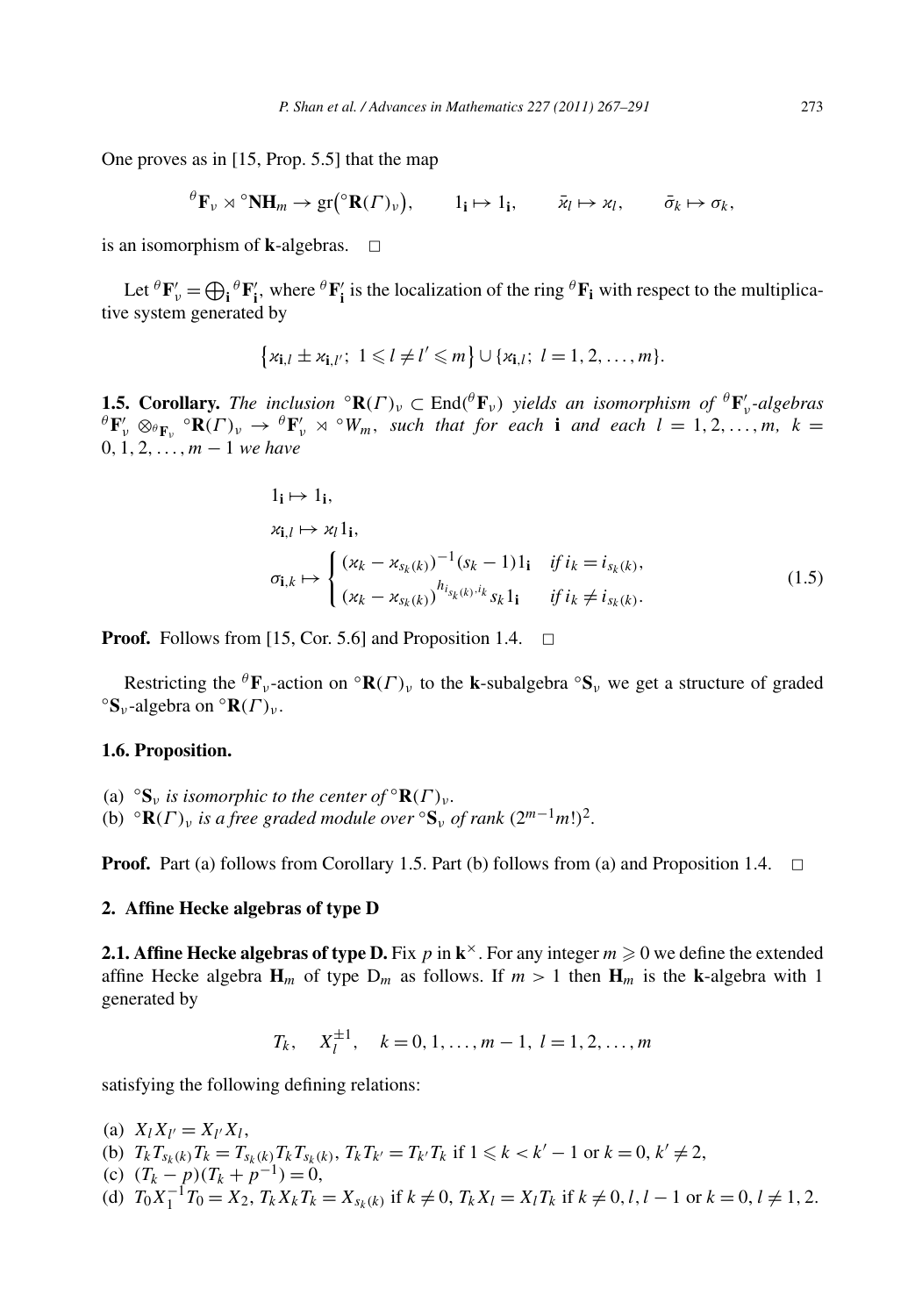Finally, we set  $\mathbf{H}_0 = \mathbf{k} \oplus \mathbf{k}$  and  $\mathbf{H}_1 = \mathbf{k}[X_1^{\pm 1}]$ .

**2.2. Remarks.** (a) The extended affine Hecke algebra  $\mathbf{H}_{m}^{\text{B}}$  of type  $B_m$  with parameters  $p, q \in \mathbf{k}^{\times}$ such that  $q = 1$  is generated by  $P$ ,  $T_k$ ,  $X_l^{\pm 1}$ ,  $k = 1, ..., m - 1$ ,  $l = 1, ..., m$  such that  $T_k$ ,  $X_l^{\pm 1}$ satisfy the relations as above and

$$
P^2 = 1,
$$
  $(PT_1)^2 = (T_1 P)^2,$   $PT_k = T_k P$  if  $k \neq 1$ ,  
\n $P X_1^{-1} P = X_1,$   $P X_l = X_l P$  if  $l \neq 1$ .

See e.g., [15, Sec. 6.1]. There is an obvious **k**-algebra embedding  $H_m \subset H_m^B$ . Let  $\gamma$  denote also the involution  $\mathbf{H}_m \to \mathbf{H}_m$ ,  $a \mapsto PaP$ . We have a canonical isomorphism of **k**-algebras

$$
\mathbf{H}_m \rtimes \langle \gamma \rangle \simeq \mathbf{H}_m^{\mathrm{B}}.
$$

Compare Section 1.2.

(b) Given a connected reductive group *G* we call *affine Hecke algebra of G* the Hecke algebra of the extended affine Weyl group  $W \times P$ , where *W* is the Weyl group of  $(G, T)$ , *P* is the group of characters of *T* , and *T* is a maximal torus of *G*. Then **H***<sup>m</sup>* is the affine Hecke algebra of the group *SO*(2*m*). Let  $\mathbf{H}_m^e$  be the affine Hecke algebra of the group *Spin*(2*m*). It is generated by  $\mathbf{H}_m$ and an element  $X_0$  such that

$$
X_0^2 = X_1 X_2 \cdots X_m, \qquad T_k X_0 = X_0 T_k \quad \text{if } k \neq 0, \qquad T_0 X_0 X_1^{-1} X_2^{-1} T_0 = X_0.
$$

Thus  $\mathbf{H}_m$  is the fixed point subset of the **k**-algebra automorphism of  $\mathbf{H}_m^e$  taking  $T_k$ ,  $X_l$  to  $T_k$ ,  $(-1)^{\delta_l}$ ,  $\delta$ *X<sub>l</sub>* for all *k, l*. Therefore, if *p* is not a root of 1 the simple **H**<sub>*m*</sub>-modules can be recovered from the Kazhdan–Lusztig classification of the simple **H***<sup>e</sup> <sup>m</sup>*-modules via Clifford theory, see e.g., [13].

#### **2.3. Intertwiners and blocks of H***m***.** We define

$$
\mathbf{A} = \mathbf{k} \big[ X_1^{\pm 1}, X_2^{\pm 1}, \dots, X_m^{\pm 1} \big], \qquad \mathbf{A}' = \mathbf{A} \big[ \Sigma^{-1} \big], \qquad \mathbf{H}'_m = \mathbf{A}' \otimes_{\mathbf{A}} \mathbf{H}_m,
$$

where  $\Sigma$  is the multiplicative set generated by

$$
1 - X_l X_{l'}^{\pm 1}, \quad 1 - p^2 X_l^{\pm 1} X_{l'}^{\pm 1}, \quad l \neq l'.
$$

For  $k = 0, \ldots, m-1$  the intertwiner  $\varphi_k$  is the element of  $\mathbf{H}'_m$  given by the following formulas

$$
\varphi_k - 1 = \frac{X_k - X_{s_k(k)}}{pX_k - p^{-1}X_{s_k(k)}} (T_k - p). \tag{2.1}
$$

The group  $\circ$ *W<sub>m</sub>* acts on **A**' as follows

$$
(ska)(X1,..., Xm) = a(X1,..., Xk+1, Xk,..., Xm) if k \neq 0,
$$
  

$$
(s0a)(X1,..., Xm) = a(X2-1, X1-1,..., Xm).
$$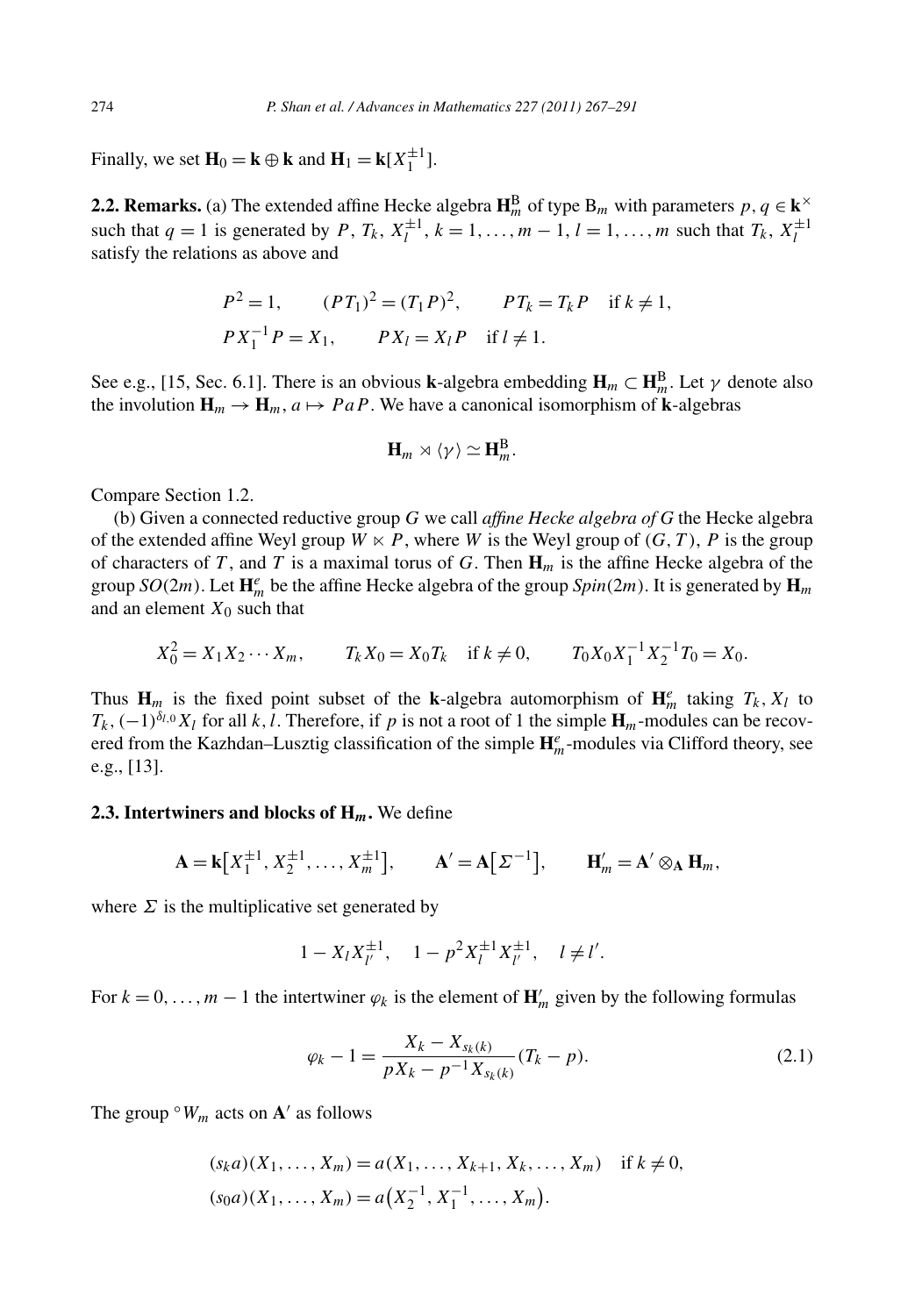There is an isomorphism of **A** -algebras

$$
\mathbf{A}' \rtimes^{\circ} W_m \to \mathbf{H}'_m, \qquad s_k \mapsto \varphi_k.
$$

The semi-direct product group  $\mathbb{Z} \rtimes \mathbb{Z}_2 = \mathbb{Z} \rtimes \{-1, 1\}$  acts on  $\mathbf{k}^\times$  by  $(n, \varepsilon) : z \mapsto z^\varepsilon p^{2n}$ . Given a  $\mathbb{Z} \rtimes \mathbb{Z}_2$ -invariant subset *I* of  $\mathbf{k}^{\times}$  we denote by  $\mathbf{H}_m$ -**Mod**<sub>*I*</sub> the category of all  $\mathbf{H}_m$ -modules such that the action of  $X_1, X_2, \ldots, X_m$  is locally finite with eigenvalues in *I*. We associate to the set *I* and to the element  $p \in \mathbf{k}^{\times}$  a quiver *Γ* as follows. The set of vertices is *I*, and there is one arrow  $p^2i \rightarrow i$  whenever *i* lies in *I*. We equip *Γ* with an involution  $\theta$  such that  $\theta(i) = i^{-1}$  for each vertex *i* and such that  $\theta$  takes the arrow  $p^2i \to i$  to the arrow  $i^{-1} \to p^{-2}i^{-1}$ . *We'll assume that the set I does not contain* 1 *nor* −1 *and that*  $p \neq 1, -1$ . Thus the involution  $\theta$  has no fixed points and no arrow may join a vertex of *Γ* to itself.

**2.4. Remark.** We may assume that  $I = \pm \{p^n; n \in \mathbb{Z}_{odd}\}\.$  See the discussion in [8]. Then *Γ* is of type  $A_{\infty}$  if *p* has infinite order and *Γ* is of type  $A_r^{(1)}$  if  $p^2$  is a primitive *r*-th root of unity.

**2.5. H<sub>m</sub>**-modules versus  $\text{°R}_m$ -modules. Assume that  $m \ge 1$ . We define the graded k-algebra

$$
{}^{\theta}\mathbf{R}_{I,m} = \bigoplus_{\nu} {}^{\theta}\mathbf{R}_{I,\nu}, \qquad {}^{\theta}\mathbf{R}_{I,\nu} = {}^{\theta}\mathbf{R}(\Gamma)_{\nu}, \qquad {}^{\circ}\mathbf{R}_{I,m} = \bigoplus_{\nu} {}^{\circ}\mathbf{R}_{I,\nu}, \qquad {}^{\circ}\mathbf{R}_{I,\nu} = {}^{\circ}\mathbf{R}(\Gamma)_{\nu},
$$

$$
{}^{\theta}I^{m} = \bigsqcup_{\nu} {}^{\theta}I^{\nu},
$$

where *ν* runs over the set of all dimension vectors in  $\theta N I$  such that  $|\nu| = 2m$ . When there is no risk of confusion we abbreviate

$$
\Theta_{\mathbf{R}_{\nu}} = \Theta_{\mathbf{R}_{I,\nu}}, \qquad \Theta_{\mathbf{R}_{m}} = \Theta_{\mathbf{R}_{I,m}}, \qquad \Theta_{\mathbf{R}_{\nu}} = \Theta_{\mathbf{R}_{I,\nu}}, \qquad \Theta_{\mathbf{R}_{m}} = \Theta_{\mathbf{R}_{I,m}}.
$$

Note that  ${}^{\theta}$ **R**<sub>*v*</sub> and  ${}^{\theta}$ **R**<sub>*m*</sub> are the same as in [15, Sec. 6.4], with  $\lambda = 0$ . Note also that the **k**algebra  $\alpha \cdot \mathbf{R}_m$  may not have 1, because the set *I* may be infinite. We define  $\alpha \cdot \mathbf{R}_m$ -Mod<sub>0</sub> as the category of all (non-graded)  $\mathbb{R}_m$ -modules such that the elements  $x_1, x_2, \ldots, x_m$  act locally nilpotently. Let  $\mathbf{R}_m$ -**fMod**<sub>0</sub> and  $\mathbf{H}_m$ -**fMod**<sub>*I*</sub> be the full subcategories of finite-dimensional modules in  ${}^{\circ}$ **R**<sub>*m*</sub>-**Mod**<sub>0</sub> and **H**<sub>*m*</sub>-**Mod**<sub>*I*</sub> respectively. Fix a formal series  $f(x)$  in **k**[[x]] such that  $f(x) = 1 + x$  modulo  $(x^2)$ .

**2.6. Theorem.** *We have an equivalence of categories*

$$
{}^{\circ} \mathbf{R}_m\text{-}\mathbf{Mod}_0 \to \mathbf{H}_m\text{-}\mathbf{Mod}_I, \qquad M \mapsto M
$$

*which is given by*

- (a) *X<sub>l</sub> acts on*  $1_1M$  *by*  $i_l^{-1}f(x_l)$  *for each*  $l = 1, 2, ..., m$ ,
- (b) *if*  $m > 1$  *then*  $T_k$  *acts on*  $1$ *iM as follows for each*  $k = 0, 1, ..., m 1$ *,*

$$
\frac{(pf(x_k)-p^{-1}f(x_{s_k(k)}))(x_k-x_{s_k(k)})}{f(x_k)-f(x_{s_k(k)})}\sigma_k+p \quad \text{if } i_{s_k(k)}=i_k,
$$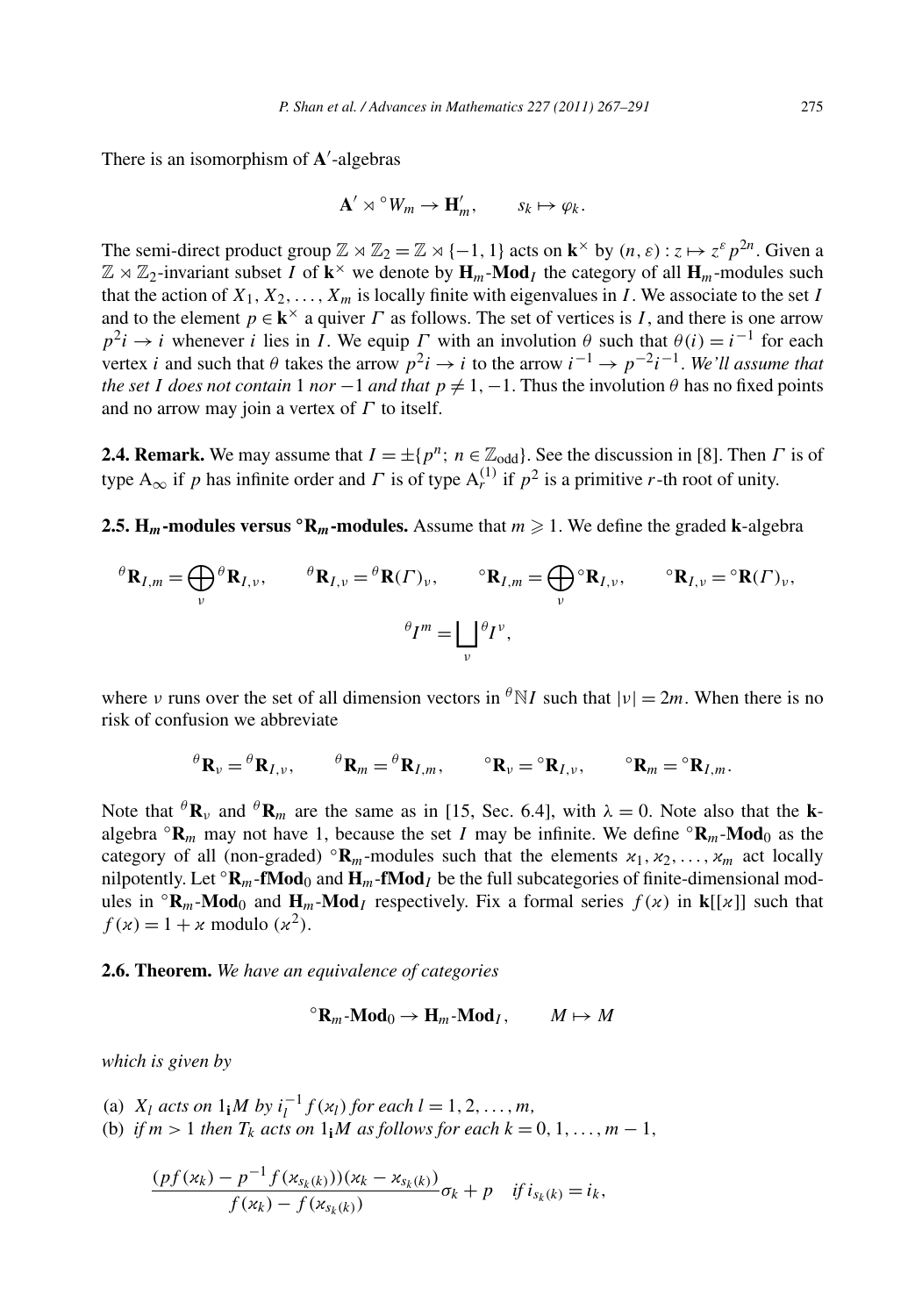$$
\frac{f(x_k) - f(x_{s_k(k)})}{(p^{-1}f(x_k) - pf(x_{s_k(k)}))(x_k - x_{s_k(k)})} \sigma_k + \frac{(p^{-2} - 1)f(x_{s_k(k)})}{pf(x_k) - p^{-1}f(x_{s_k(k)})} \quad \text{if } i_{s_k(k)} = p^2 i_k,
$$
\n
$$
\frac{pi_k f(x_k) - p^{-1} i_{s_k(k)} f(x_{s_k(k)})}{i_k f(x_k) - i_{s_k(k)} f(x_{s_k(k)})} \sigma_k + \frac{(p^{-1} - p)i_k f(x_{s_k(k)})}{i_{s_k(k)} f(x_k) - i_k f(x_{s_k(k)})} \quad \text{if } i_{s_k(k)} \neq i_k, p^2 i_k.
$$

**Proof.** This follows from [15, Thm. 6.5] by Section 1.2 and Remark 2.2(a). One can also prove it by reproducing the arguments in [15] by using (1.5) and (2.1).  $\Box$ 

**2.7. Corollary.** *There is an equivalence of categories*

$$
\Psi: {}^{\circ} \mathbf{R}_m\text{-fMod}_0 \to \mathbf{H}_m\text{-fMod}_I, \qquad M \mapsto M.
$$

**2.8. Remarks.** (a) Let g be the Lie algebra of  $G = SO(2m)$ . Fix a maximal torus  $T \subset G$ . The group of characters of *T* is the lattice  $\bigoplus_{l=1}^{m} \mathbb{Z} \varepsilon_l$ , with Bourbaki's notation. Fix a dimension vector  $v \in {}^{\theta}N I$ . Recall the sequence  $\mathbf{i}_e = (i_{1-m}, \ldots, i_{m-1}, i_m)$  from Section 0.3. Let  $g \in T$  be the element such that  $\varepsilon_l(g) = i_l^{-1}$  for each  $l = 1, 2, ..., m$ . Recall also the notation  ${}^{\theta}V_v$ ,  $V, {}^{\theta}Ev$ , and  ${}^{\theta}G_V$  from [15]. Then **V** is an object of  ${}^{\theta}V_v$ ,  ${}^{\theta}G_V = G_g$  is the centralizer of *g* in *G*, and

$$
{}^{\theta}E_{\mathbf{V}} = \mathfrak{g}_{g,p}, \quad \mathfrak{g}_{g,p} = \{x \in \mathfrak{g}; \ \mathrm{ad}_g(x) = p^2x\}.
$$

Let  $F_g$  be the set of all Borel Lie subalgebras of  $\mathfrak g$  fixed by the adjoint action of  $g$ . It is a non-connected manifold whose connected components are labeled by  ${}^{\theta}I^{\nu}_+$ . In Section 3.14 we'll introduce two central idempotents  $1_{\nu,+}$ ,  $1_{\nu,-}$  of  $\circ \mathbf{R}_{\nu}$ . This yields a graded **k**-algebra decomposition

$$
{}^{\circ} \mathbf{R}_{\nu} = {}^{\circ} \mathbf{R}_{\nu} 1_{\nu,+} \oplus {}^{\circ} \mathbf{R}_{\nu} 1_{\nu,-}.
$$

By [15, Thm. 5.8] the graded **k**-algebra  $\mathbf{R}_{\nu}1_{\nu,+}$  is isomorphic to

$$
\mathsf{Ext}^*_{G_g}(\mathcal{L}_{g,p}, \mathcal{L}_{g,p}),
$$

where  $\mathcal{L}_{g,p}$  is the direct image of the constant perverse sheaf by the projection

$$
\{(b, x) \in F_g \times \mathfrak{g}_{g, p};\ x \in \mathfrak{b}\} \to \mathfrak{g}_{g, p}, \qquad (\mathfrak{b}, x) \mapsto x.
$$

The complex  $\mathcal{L}_{g,p}$  has been extensively studied by Lusztig, see e.g., [9,10]. We hope to come back to this elsewhere.

(b) The results in Section 2.5 hold true if **k** is any field. Set  $f(x) = 1 + x$  for instance.

#### **2.9. Induction and restriction of**  $H_m$ **-modules.** For  $i \in I$  we define functors

$$
E_i: \mathbf{H}_{m+1}\text{-fMod}_I \to \mathbf{H}_m\text{-fMod}_I,
$$
  

$$
F_i: \mathbf{H}_m\text{-fMod}_I \to \mathbf{H}_{m+1}\text{-fMod}_I,
$$
 (2.2)

where  $E_i$  *M* ⊂ *M* is the generalized *i*<sup>-1</sup>-eigenspace of the  $X_{m+1}$ -action, and where

$$
F_i M = \mathrm{Ind}_{\mathbf{H}_m \otimes \mathbf{k}[X_{m+1}^{\pm 1}]}^{\mathbf{H}_{m+1}}(M \otimes \mathbf{k}_i).
$$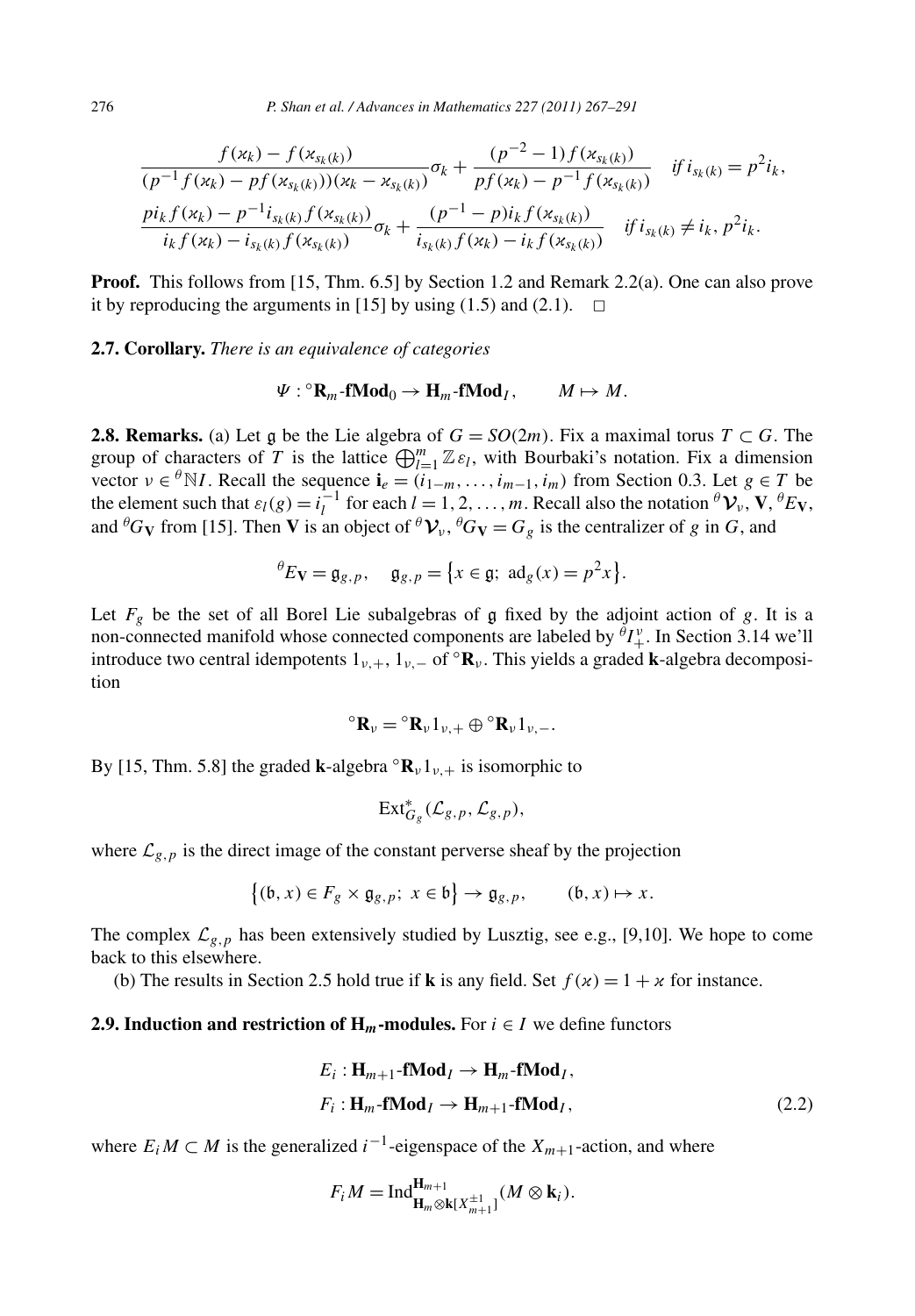Here **k**<sub>*i*</sub> is the 1-dimensional representation of **k**[ $X_{m+1}^{\pm 1}$ ] defined by  $X_{m+1} \mapsto i^{-1}$ .

## **3. Global bases of ◦V and projective graded ◦R-modules**

**3.1. The Grothendieck groups of**  $\mathbf{^{\circ}R}_{m}$ **. The graded <b>k**-algebra  $\mathbf{^{\circ}R}_{m}$  is free of finite rank over its center by Proposition 1.6, a commutative graded **k**-subalgebra. Therefore any simple object of ◦**R***m*-**mod** is finite-dimensional and there is a finite number of isomorphism classes of simple modules in  $\mathbf{R}_m$ -**mod**<sub>0</sub>. The Abelian group  $G(\mathbf{R}_m)$  is free with a basis formed by the classes of the simple objects of  $\mathbf{R}_m$ -**mod**. The Abelian group  $K(\mathbf{R}_m)$  is free with a basis formed by the classes of the indecomposable projective objects. Both  $G({^{\circ}R_{m}})$  and  $K({^{\circ}R_{m}})$  are free Amodules, where  $v$  shifts the grading by 1. We consider the following  $A$ -modules

$$
{}^{\circ}\mathbf{K}_{I} = \bigoplus_{m \geq 0} {}^{\circ}\mathbf{K}_{I,m}, \quad {}^{\circ}\mathbf{K}_{I,m} = K({}^{\circ}\mathbf{R}_{m}),
$$
  

$$
{}^{\circ}\mathbf{G}_{I} = \bigoplus_{m \geq 0} {}^{\circ}\mathbf{G}_{I,m}, \quad {}^{\circ}\mathbf{G}_{I,m} = G({}^{\circ}\mathbf{R}_{m}).
$$

We'll also abbreviate

$$
{}^{\circ} \mathbf{K}_{I,*} = \bigoplus_{m>0} {}^{\circ} \mathbf{K}_{I,m}, \qquad {}^{\circ} \mathbf{G}_{I,*} = \bigoplus_{m>0} {}^{\circ} \mathbf{G}_{I,m}.
$$

From now on, to unburden the notation we may abbreviate  $\mathbf{R} = \mathbf{R}_m$ , hoping it will not create any confusion. For any  $M, N$  in  $\Omega$ **R-mod** we set

$$
(M:N) = \text{gdim}(M^{\omega} \otimes_{\text{R}} N), \qquad \langle M:N \rangle = \text{gdim} \text{hom}_{\text{R}}(M,N),
$$

where  $\omega$  is the involution defined in Section 1.1. The Cartan pairing is the perfect  $\mathcal{A}$ -bilinear form

$$
{}^{\circ}K_I \times {}^{\circ}G_I \to \mathcal{A}, \qquad (P, M) \mapsto \langle P : M \rangle.
$$

First, we concentrate on the  $A$ -module  $\mathcal{C}_I$ . Consider the duality

$$
{}^{\circ} \mathbf{R}\text{-}\mathbf{fmod} \to {}^{\circ} \mathbf{R}\text{-}\mathbf{fmod}, \qquad M \mapsto M^{\flat} = \text{hom}(M, \mathbf{k}),
$$

with the action and the grading given by

$$
(xf)(m) = f(\omega(x)m), \qquad (M^{\flat})_d = \text{Hom}(M_{-d}, \mathbf{k}).
$$

This duality functor yields an A-antilinear map

$$
{}^{\circ}G_I \to {}^{\circ}G_I, \qquad M \mapsto M^{\flat}.
$$

Let ◦ *B* denote the set of isomorphism classes of simple objects of ◦**R**-**fMod**0. We can now define the upper global basis of  $\mathrm{G}_I$  as follows. The proof is given in Section 3.21.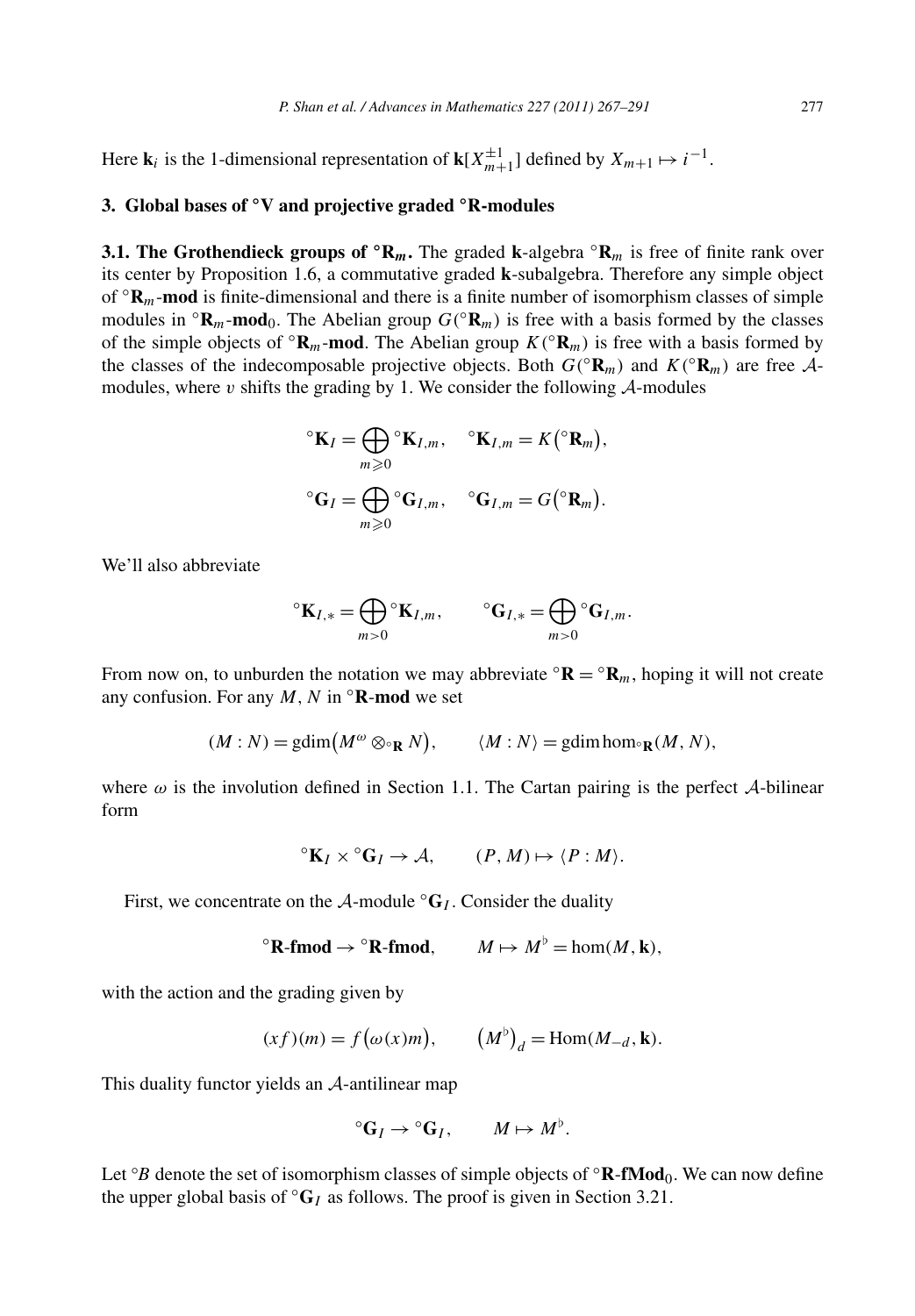**3.2. Proposition/Definition.** For each *b* in  ${}^{\circ}B$  there is a unique selfdual irreducible graded **3.2. Proposition/Definition.** For each b in  ${}^{\circ}B$  there is a unique selfdual irreducible graded  ${}^{\circ}$ **R**-module  ${}^{\circ}G^{up}(b)$  which is isomorphic to b as a (non graded)  ${}^{\circ}$ **R**-module. We set  ${}^{\circ}G^{up}(0) = 0$  $and \text{ } \text{ }^{\circ}$ **G**<sup>up</sup> = { $\text{ }^{\circ}$ G<sup>up</sup>(*b*); *b*  $\in$   $\text{ }^{\circ}B$ }*. Hence*  $\text{ }^{\circ}$ **G**<sup>*up*</sup> *is an A*-*basis of*  $\text{ }^{\circ}$ **G**<sub>*I*</sub>.

Now, we concentrate on the A-module  $\mathbf{K}_I$ . We equip  $\mathbf{K}_I$  with the symmetric A-bilinear form

$$
{}^{\circ}\mathbf{K}_{I} \times {}^{\circ}\mathbf{K}_{I} \to \mathcal{A}, \qquad (M, N) \mapsto (M : N). \tag{3.1}
$$

Consider the duality

$$
{}^{\circ} \mathbf{R}\text{-}\mathbf{proj} \to {}^{\circ} \mathbf{R}\text{-}\mathbf{proj}, \qquad P \mapsto P^{\sharp} = \hom_{{}^{\circ} \mathbf{R}}(P, {}^{\circ} \mathbf{R}),
$$

with the action and the grading given by

$$
(xf)(p) = f(p)\omega(x), \qquad (P^{\sharp})_d = \text{Hom}_{\mathcal{R}}(P[-d], \mathcal{R}).
$$

This duality functor yields an A-antilinear map

$$
{}^{\circ}K_I \to {}^{\circ}K_I, \qquad P \mapsto P^{\sharp}.
$$

Set  $\mathcal{K} = \mathbb{O}(v)$ . Let  $\mathcal{K} \to \mathcal{K}$ ,  $f \mapsto \overline{f}$  be the unique involution such that  $\overline{v} = v^{-1}$ .

**3.3. Definition.** For each *b* in <sup>◦</sup>*B* let ◦ **3.3. Definition.** For each b in  ${}^{\circ}B$  let  ${}^{\circ}G^{\text{low}}(b)$  be the unique indecomposable graded module in  ${}^{\circ}$ **R-proj** whose top is isomorphic to  ${}^{\circ}G^{\text{up}}(b)$ . We set  ${}^{\circ}G^{\text{low}}(0) = 0$  and  ${}^{\circ}G^{\text{low}} = \{{}$  $(B)$ , an *A*-basis of  $\mathbf{K}_I$ .

**3.4. Proposition.** (a) We have  $\langle ^{\circ}G^{low}(b) : ^{\circ}G^{up}(b') \rangle = \delta_{b,b'}$  for each b, b' in  $^{\circ}B$ .

- (b) We have  $\langle P^{\sharp} : M \rangle = \overline{\langle P : M^{\flat} \rangle}$  for each P, M.
- (c) We have  ${}^{\circ}G^{low}(b)^{\sharp} = {}^{\circ}G^{low}(b)$  for each *b* in  ${}^{\circ}B$ .

The proof is the same as in [15, Prop. 8.4].

**3.5. Example.** Set  $v = i + \theta(i)$  and  $\mathbf{i} = i\theta(i)$ . Consider the graded  ${}^{\circ}$ **R**<sub>*v*</sub>-modules

$$
{}^{\circ}R_i = {}^{\circ}R1_i = 1_i {}^{\circ}R, \qquad {}^{\circ}L_i = \text{top}({}^{\circ}R_i).
$$

The global bases are given by

$$
^{\circ}\!G_{\nu}^{low}=\big\{{}^{\circ}R_i,\,{}^{\circ}R_{\theta(i)}\big\},\qquad {}^{\circ}\!G_{\nu}^{up}=\big\{{}^{\circ}L_i,\,{}^{\circ}L_{\theta(i)}\big\}.
$$

For  $m = 0$  we have  $\Omega_{0} = \mathbf{k} \oplus \mathbf{k}$ . Set  $\phi_{+} = \mathbf{k} \oplus 0$  and  $\phi_{-} = 0 \oplus \mathbf{k}$ . We have

$$
{}^{\circ}\mathbf{G}_0^{\text{low}} = {}^{\circ}\mathbf{G}_0^{\text{up}} = {\phi_+, \phi_-}.
$$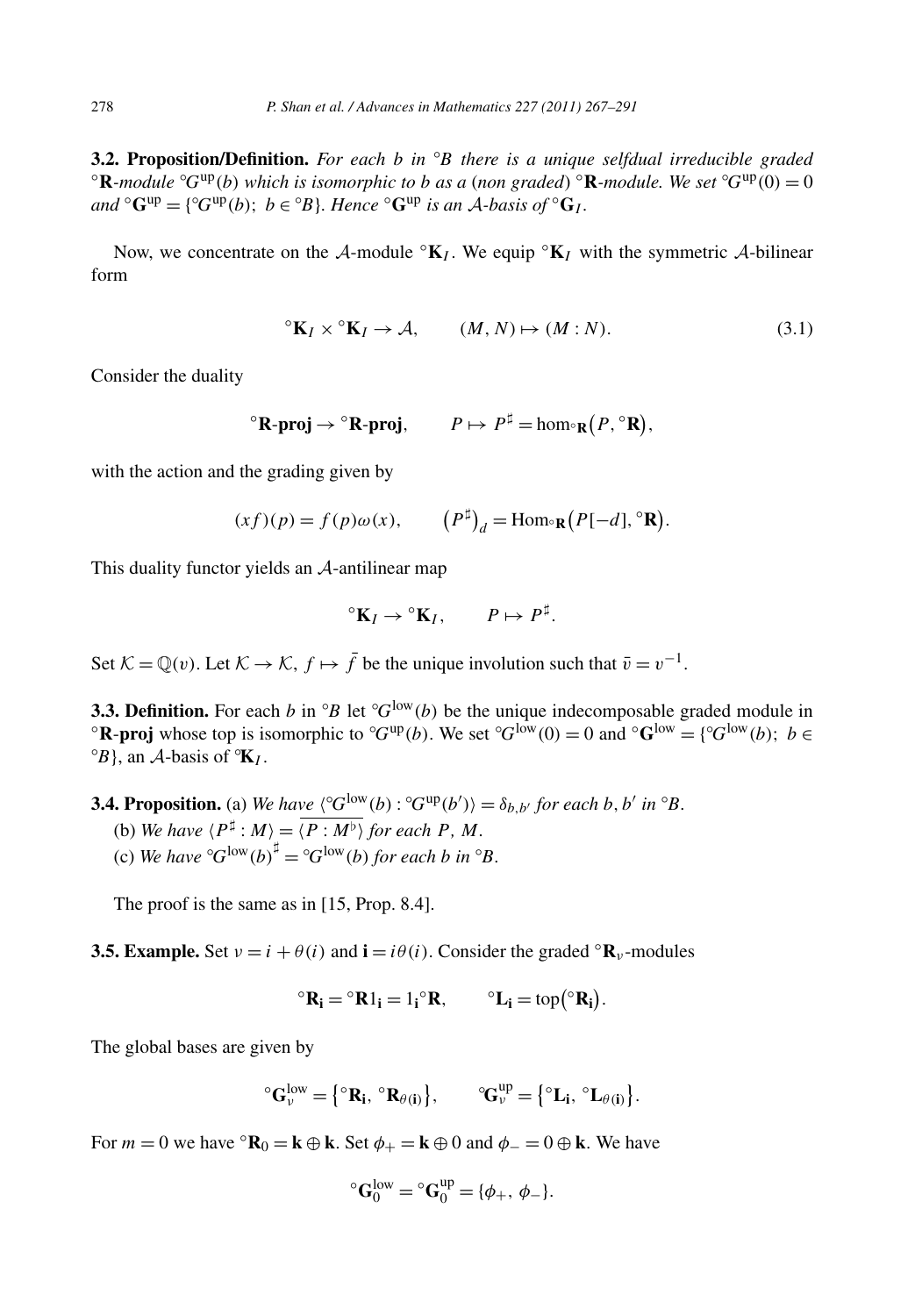**3.6. Definition of the operators**  $e_i$ **,**  $f_i$ **,**  $e'_i$ **,**  $f'_i$ **. In this section we'll always assume**  $m > 0$  **unless** specified otherwise. First, let us introduce the following notation. Let  $D_{m,1}$  be the set of minimal representative in  $\circ$ *W<sub>m+1</sub>* of the cosets in  $\circ$ *W<sub>m</sub>* $\setminus \circ$ *W<sub>m+1</sub>*. Write

$$
D_{m,1;m,1}=D_{m,1}\cap (D_{m,1})^{-1}.
$$

For each element *w* of  $D_{m,1:m,1}$  we set

$$
W(w) = {}^{\circ} W_m \cap w({}^{\circ} W_m)w^{-1}.
$$

Let **R**<sub>1</sub> be the **k**-algebra generated by elements  $1_i$ ,  $x_i$ ,  $i \in I$ , satisfying the defining relations  $1_i 1_{i'} = \delta_{i,i'} 1_i$  and  $x_i = 1_i x_i 1_i$ . We equip  $\mathbf{R}_1$  with the grading such that deg $(1_i) = 0$  and  $deg(x_i) = 2$ . Let

$$
\mathbf{R}_i = 1_i \mathbf{R}_1 = \mathbf{R}_1 1_i, \qquad \mathbf{L}_i = \text{top}(\mathbf{R}_i) = \mathbf{R}_i / (\varkappa_i).
$$

Then  $\mathbf{R}_i$  is a graded projective  $\mathbf{R}_1$ -module and  $\mathbf{L}_i$  is simple. We abbreviate

$$
{}^{\theta} \mathbf{R}_{m,1} = {}^{\theta} \mathbf{R}_m \otimes \mathbf{R}_1, \qquad {}^{\circ} \mathbf{R}_{m,1} = {}^{\circ} \mathbf{R}_m \otimes \mathbf{R}_1.
$$

There is a unique inclusion of graded **k**-algebras

$$
\theta \mathbf{R}_{m,1} \to \theta \mathbf{R}_{m+1},
$$
  
\n
$$
1_{\mathbf{i}} \otimes 1_{i} \mapsto 1_{\mathbf{i}',}
$$
  
\n
$$
1_{\mathbf{i}} \otimes \varkappa_{i,l} \mapsto \varkappa_{\mathbf{i}',m+l},
$$
  
\n
$$
\varkappa_{\mathbf{i},l} \otimes 1_{i} \mapsto \varkappa_{\mathbf{i}',l},
$$
  
\n
$$
\pi_{\mathbf{i},1} \otimes 1_{i} \mapsto \pi_{\mathbf{i}',1},
$$
  
\n
$$
\sigma_{\mathbf{i},k} \otimes 1_{i} \mapsto \sigma_{\mathbf{i}',k},
$$
\n(3.2)

where, given  $\mathbf{i} \in \mathcal{H}^m$  and  $i \in I$ , we have set  $\mathbf{i}' = \theta(i)\mathbf{i}i$ , a sequence in  $\theta I^{m+1}$ . This inclusion restricts to an inclusion  $\mathbf{R}_{m,1} \subset \mathbf{R}_{m+1}$ .

**3.7. Lemma.** *The graded*  $\mathbb{R}_{m,1}$ *-module*  $\mathbb{R}_{m+1}$  *is free of rank* 2*(m + 1).* 

**Proof.** For each *w* in  $D_{m,1}$  we have the element  $\sigma_w$  in  $\alpha_{m+1}$  defined in (1.5). Using filtered/graded arguments it is easy to see that

$$
{}^{\circ} \mathbf{R}_{m+1} = \bigoplus_{w \in D_{m,1}} {}^{\circ} \mathbf{R}_{m,1} \sigma_w. \square
$$

We define a triple of adjoint functors  $(\psi_1, \psi^*, \psi_*)$  where

 $\psi^*$ :  ${}^{\circ}$ **R**<sub>*m*+1</sub>-**mod**  $\rightarrow$   ${}^{\circ}$ **R**<sub>*m*</sub>-**mod**  $\times$  **R**<sub>1</sub>-**mod** 

is the restriction and  $\psi_1$ ,  $\psi_*$  are given by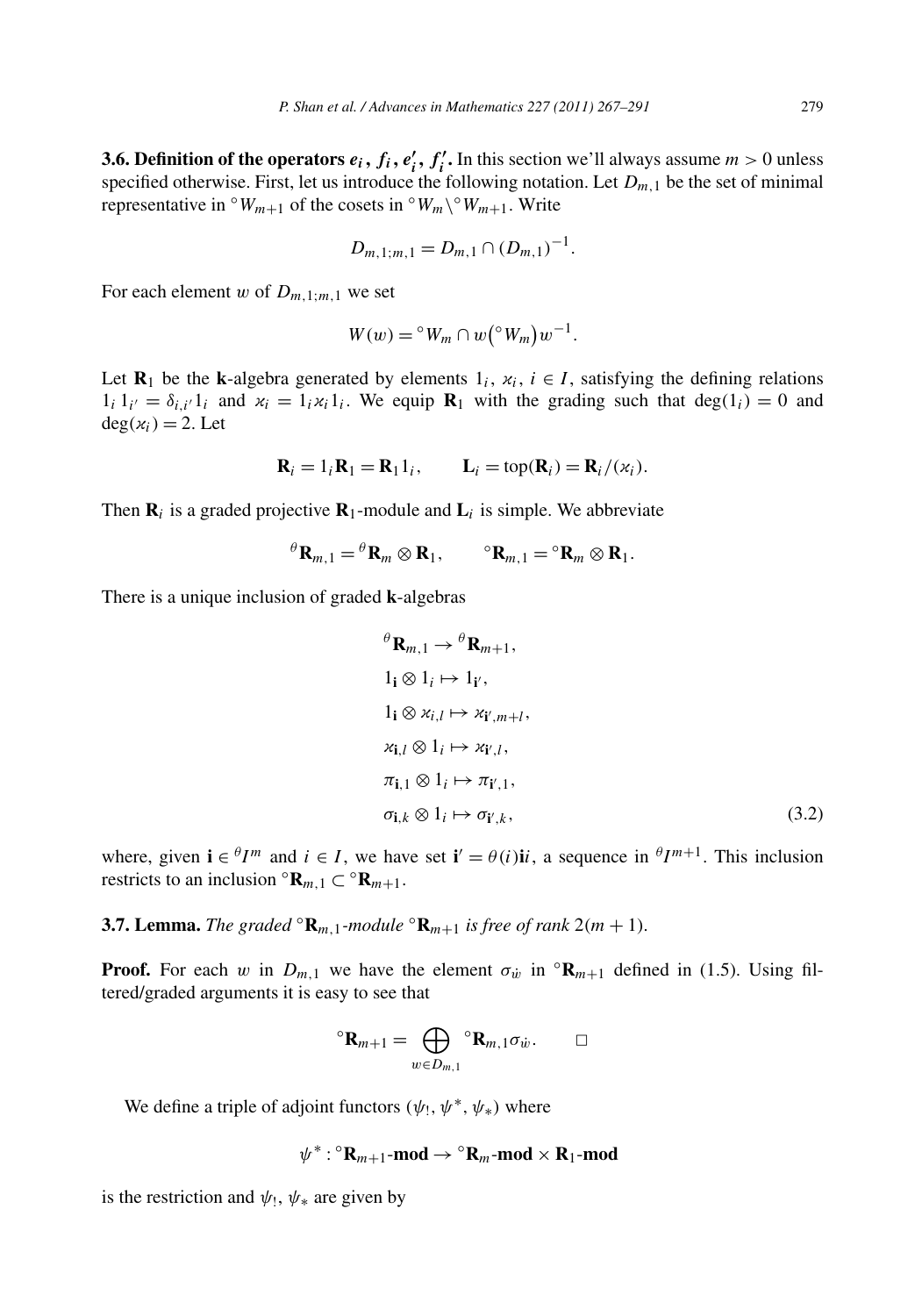$$
\psi_!: \left\{ \begin{aligned} ^{\circ}\mathbf{R}_{m}\text{-mod} \times \mathbf{R}_1\text{-mod} &\to {}^{\circ}\mathbf{R}_{m+1}\text{-mod}, \\ (M,M') &\mapsto {}^{\circ}\mathbf{R}_{m+1} \otimes {}^{\circ}\mathbf{R}_{m,1} \ (M \otimes M'), \\ \psi_*: \left\{ \begin{aligned} ^{\circ}\mathbf{R}_{m}\text{-mod} \times \mathbf{R}_1\text{-mod} &\to {}^{\circ}\mathbf{R}_{m+1}\text{-mod}, \\ (M,M') &\mapsto \hom {}^{\circ}\mathbf{R}_{m,1} \ ({}^{\circ}\mathbf{R}_{m+1}, M \otimes M'). \end{aligned} \right. \end{aligned}
$$

First, note that the functors  $\psi_1$ ,  $\psi^*$ ,  $\psi_*$  commute with the shift of the grading. Next, the functor *ψ*<sup>∗</sup> is exact, and it takes finite-dimensional graded modules to finite-dimensional ones. The right graded  $\mathbf{R}_{m,1}$ -module  $\mathbf{R}_{m+1}$  is free of finite rank. Thus  $\psi_1$  is exact, and it takes finitedimensional graded modules to finite-dimensional ones. The left graded  $\mathbf{R}_{m,1}$ -module  $\mathbf{R}_{m+1}$  is also free of finite rank. Thus the functor *ψ*∗ is exact, and it takes finite-dimensional graded modules to finite-dimensional ones. Further  $\psi_1$  and  $\psi^*$  take projective graded modules to projective ones, because they are left adjoint to the exact functors *ψ*∗, *ψ*<sup>∗</sup> respectively. To summarize, the functors  $\psi_1$ ,  $\psi^*$ ,  $\psi_*$  are exact and take finite-dimensional graded modules to finite-dimensional ones, and the functors  $\psi_1$ ,  $\psi^*$  take projective graded modules to projective ones.

For any graded  $\mathbf{R}_m$ -module M we write

$$
f_i(M) = {}^{\circ} \mathbf{R}_{m+1} 1_{m,i} \otimes {}^{\circ} \mathbf{R}_m M,
$$
  

$$
e_i(M) = {}^{\circ} \mathbf{R}_{m-1} \otimes {}^{\circ} \mathbf{R}_{m-1,1} 1_{m-1,i} M.
$$
 (3.3)

Let us explain these formulas. The symbols  $1_{m,i}$  and  $1_{m-1,i}$  are given by

$$
1_{m-1,i}M=\bigoplus_{\mathbf{i}}1_{\theta(i)\mathbf{i}i}M,\quad \mathbf{i}\in {}^{\theta}I^{m-1}
$$

and similarly for  ${}^{\circ}$ **R**<sub>*m*+1</sub>1<sub>*m,i*</sub>. Note that *f<sub>i</sub>*(*M*) is a graded  ${}^{\circ}$ **R**<sub>*m*+1</sub>-module, while  $e_i(M)$  is a graded  $\mathcal{R}_{m-1}$ -module. The tensor product in the definition of  $e_i(M)$  is relative to the graded **k**-algebra homomorphism

$$
{}^{\circ}\mathbf{R}_{m-1,1}\to {}^{\circ}\mathbf{R}_{m-1}\otimes \mathbf{R}_1\to {}^{\circ}\mathbf{R}_{m-1}\otimes \mathbf{R}_i\to {}^{\circ}\mathbf{R}_{m-1}\otimes \mathbf{L}_i={}^{\circ}\mathbf{R}_{m-1}.
$$

In other words, let  $e'_{i}(M)$  be the graded <sup>∘</sup>**R**<sub>*m*−1</sub>-module obtained by taking the direct summand  $1_{m-1,i}$  *M* and restricting it to  $\text{°R}_{m-1}$ . Observe that if *M* is finitely generated then *e'<sub>i</sub>*(*M*) may not lie in  $\mathbf{R}_{m-1}$ -mod. To remedy this, since  $e'_i(M)$  affords a  $\mathbf{R}_{m-1} \otimes \mathbf{R}_i$ -action we consider the graded ◦**R***m*<sup>−</sup>1-module

$$
e_i(M) = e'_i(M)/\varkappa_i e'_i(M).
$$

**3.8. Definition.** The functors *ei*, *fi* preserve the category ◦**R**-**proj**, yielding <sup>A</sup>-linear operators on  ${}^{\circ}$ **K**<sub>*I*</sub> which act on  ${}^{\circ}$ **K**<sub>*I*<sup>*,\**</sup> by the formula (3.3) and satisfy also</sub>

$$
f_i(\phi_+) = {}^{\circ} \mathbf{R}_{\theta(i)i}, \qquad f_i(\phi_-) = {}^{\circ} \mathbf{R}_{i\theta(i)}, \qquad e_i(\mathbf{R}_{\theta(j)j}) = \delta_{i,j}\phi_+ + \delta_{i,\theta(j)}\phi_-\
$$

Let  $e_i$ ,  $f_i$  denote also the A-linear operators on  ${}^{\circ}G_I$  which are the transpose of  $f_i$ ,  $e_i$  with respect to the Cartan pairing.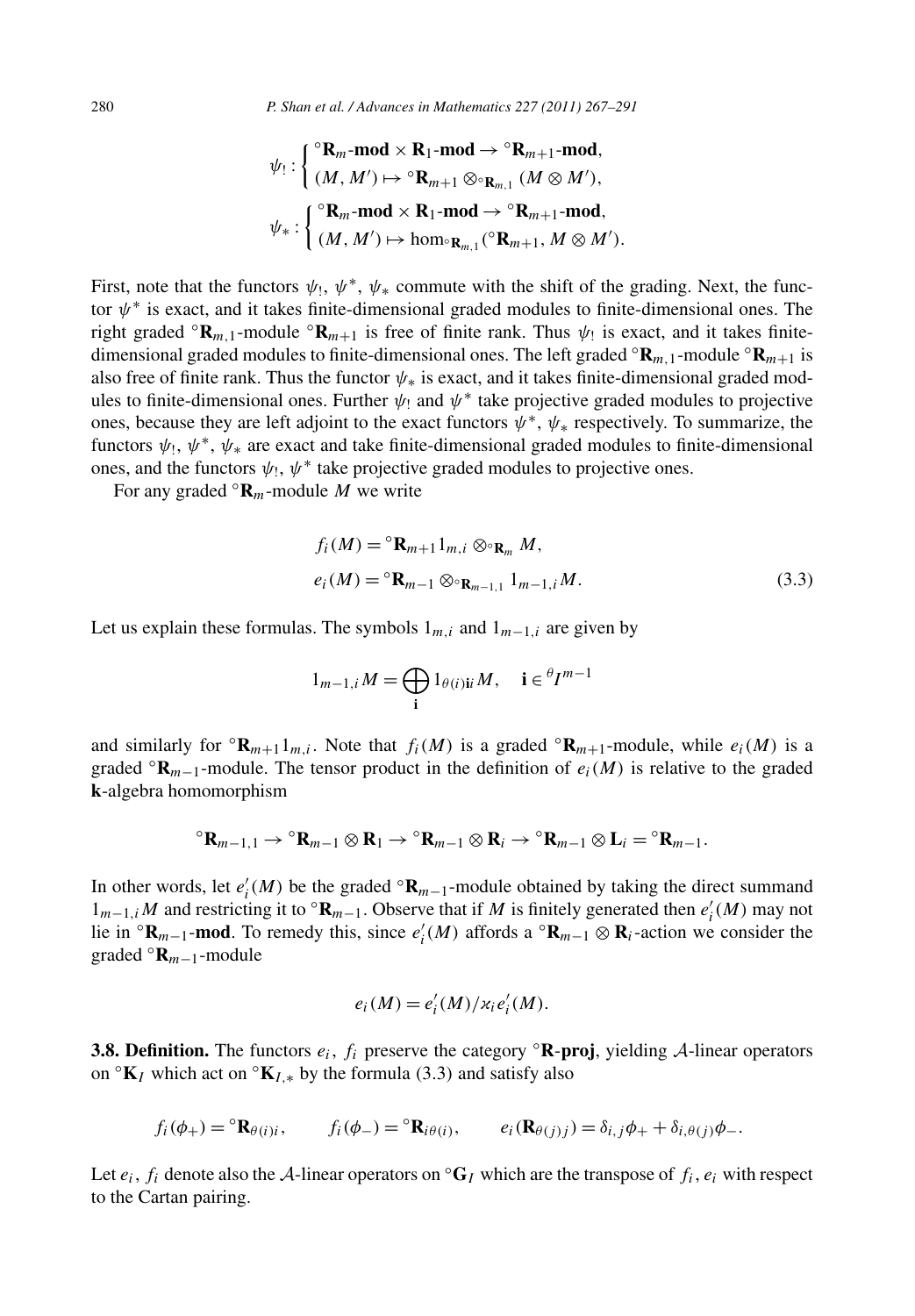Note that the symbols  $e_i(M)$ ,  $f_i(M)$  have a different meaning if M is viewed as an element of  $\mathcal{O}_{K_I}$  or if *M* is viewed as an element of  $\mathcal{O}_{G_I}$ . We hope this will not create any confusion. The proof of the following lemma is the same as in [15, Lem. 8.9].

**3.9. Lemma.** (a) *The operators*  $e_i$ *,*  $f_i$  *on*  ${}^{\circ}$ **G***I are given by* 

$$
e_i(M) = 1_{m-1,i}M \quad f_i(M) = \text{hom}_{\mathbb{R}_{m,1}}(\mathbb{R}_{m+1}, M \otimes L_i), \quad M \in \mathbb{R}_m\text{-}\mathbf{fmod}.
$$

(b) *For each*  $M \in {}^{\circ} \mathbf{R}_m$ -mod,  $M' \in {}^{\circ} \mathbf{R}_{m+1}$ -mod *we have* 

$$
(e'_{i}(M'):M)=(M':f_{i}(M)).
$$

- (c) We have  $f_i(P)^{\sharp} = f_i(P^{\sharp})$  for each  $P \in {}^{\circ} \mathbb{R}$ -proj.
- (d) We have  $e_i(M)^b = e_i(M^b)$  for each  $M \in {}^{\circ}$ **R**-fmod.

**3.10. Induction of H<sub>***m***</sub>-modules versus induction of**  $\mathbf{^{\circ}R}_{m}$ **-modules. Recall the functors**  $E_i$ **,**  $F_i$ on **H**-**fMod***<sup>I</sup>* defined in (2.2). We have also the functors

$$
\text{for}: {}^{\circ}R_m\text{-}\text{fmod} \to {}^{\circ}R_m\text{-}\text{fMod}_0, \qquad \Psi: {}^{\circ}R_m\text{-}\text{fMod}_0 \to H_m\text{-}\text{fMod}_I,
$$

where **for** is the forgetting of the grading. Finally we define functors

$$
E_i: {}^{\circ} \mathbf{R}_m \text{-fMod}_0 \to {}^{\circ} \mathbf{R}_{m-1} \text{-fMod}_0, \qquad E_i M = 1_{m-1,i} M,
$$
  

$$
F_i: {}^{\circ} \mathbf{R}_m \text{-fMod}_0 \to {}^{\circ} \mathbf{R}_{m+1} \text{-fMod}_0, \qquad F_i M = \psi_!(M, \mathbf{L}_i).
$$
 (3.4)

**3.11. Proposition.** *There are canonical isomorphisms of functors*

$$
E_i \circ \Psi = \Psi \circ E_i, \qquad F_i \circ \Psi = \Psi \circ F_i, \qquad E_i \circ \mathbf{for} = \mathbf{for} \circ e_i, \qquad F_i \circ \mathbf{for} = \mathbf{for} \circ f_{\theta(i)}.
$$

**Proof.** The proof is the same as in [15, Prop. 8.17].  $\Box$ 

**3.12. Proposition.** (a) *The functor Ψ yields an isomorphism of Abelian groups*

$$
\bigoplus_{m\geqslant 0} [\mathbf{R}_m\text{-fMod}_0]=\bigoplus_{m\geqslant 0} [\mathbf{H}_m\text{-fMod}_I].
$$

*The functors*  $E_i$ ,  $F_i$  *yield endomorphisms of both sides which are intertwined by*  $\Psi$ . (b) *The functor* **for** *factors to a group isomorphism*

$$
{}^{\circ} \mathbf{G}_I/(v-1) = \bigoplus_{m \geqslant 0} [{}^{\circ} \mathbf{R}_m \text{-fMod}_0].
$$

**Proof.** Claim (a) follows from Corollary 2.7 and Proposition 3.11. Claim (b) follows from Proposition 3.2.  $\Box$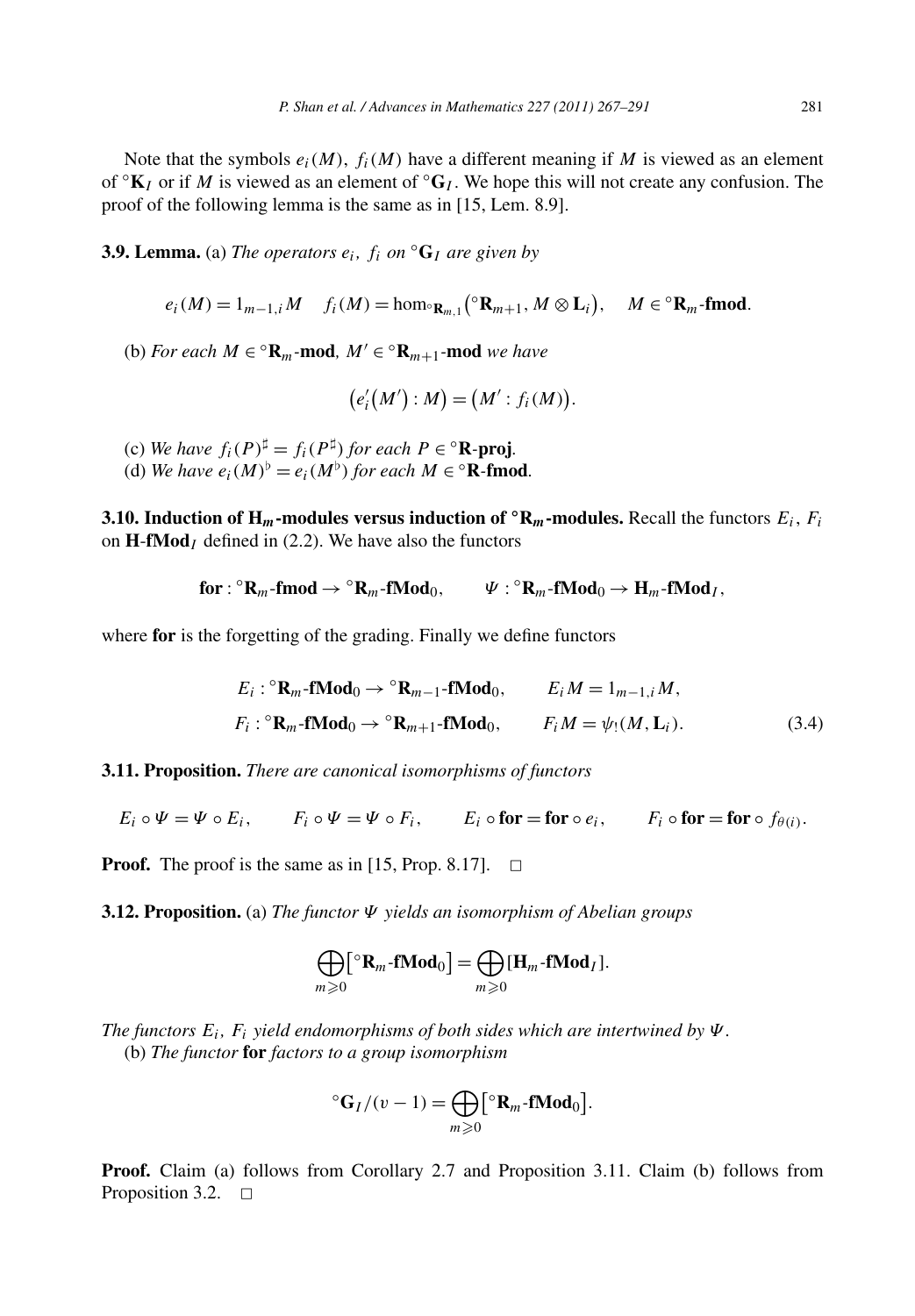**3.13. Type D versus type B.** We can compare the previous constructions with their analogues in type B. Let *<sup>θ</sup>***K**, *<sup>θ</sup> B*, *<sup>θ</sup> G*low, etc., denote the type B analogues of ◦**K**, ◦ *B*, ◦ *G*low, etc. See [15] for details. We'll use the same notation for the functors  $\psi^*, \psi_1, \psi_*, e_i, f_i$ , etc., on the type B side and on the type D side. Fix  $m > 0$  and  $v \in {}^{\theta}N I$  such that  $|v| = 2m$ . The inclusion of graded **k**-algebras  $\circ$ **R**<sub>*v*</sub>  $\subset$   $\theta$ **R**<sub>*v*</sub> in (1.2) yields a restriction functor

res: 
$$
{}^{\theta}R_{\nu}
$$
-mod  $\rightarrow$   ${}^{\circ}R_{\nu}$ -mod

and an induction functor

$$
\mathrm{ind}: {}^{\circ} \mathbf{R}_{\nu} \text{-}\mathbf{mod} \to {}^{\theta} \mathbf{R}_{\nu} \text{-}\mathbf{mod}, \qquad M \mapsto {}^{\theta} \mathbf{R}_{\nu} \otimes {}_{^{\circ} \mathbf{R}_{\nu}} M.
$$

Both functors are exact, they map finite-dimensional graded modules to finite-dimensional ones, and they map projective graded modules to projective ones. Thus, they yield morphisms of Amodules

res: 
$$
{}^{\theta}K_{I,m} \to {}^{\circ}K_{I,m}
$$
, res:  ${}^{\theta}G_{I,m} \to {}^{\circ}G_{I,m}$ ,  
ind:  ${}^{\circ}K_{I,m} \to {}^{\theta}K_{I,m}$ , ind:  ${}^{\circ}G_{I,m} \to {}^{\theta}G_{I,m}$ .

Moreover, for any  $P \in {}^{\theta} \mathbf{K}_{I,m}$  and any  $L \in {}^{\theta} \mathbf{G}_{I,m}$  we have

$$
res(P^{\sharp}) = (res P)^{\sharp}, \qquad ind(P^{\sharp}) = (ind P)^{\sharp}
$$
  

$$
res(L^{\flat}) = (res L)^{\flat}, \qquad ind(L^{\flat}) = (ind L)^{\flat}.
$$
 (3.5)

Note also that ind and res are left and right adjoint functors, because

$$
{}^{\theta} \mathbf{R}_{\nu} \otimes {}_{\mathbf{R}_{\nu}} M = \hom {}_{\circ} \mathbf{R}_{\nu} \left( {}^{\theta} \mathbf{R}_{\nu}, M \right)
$$

as graded  ${}^{\theta}$ **R**<sub>*ν*</sub>-modules.

**3.14. Definition.** For any graded  $\mathbf{R}_v$ -module *M* we define the graded  $\mathbf{R}_v$ -module  $M^{\gamma}$  with the same underlying graded **k**-vector space as *M* such that the action of  $\mathbf{R}_v$  is twisted by  $\gamma$ , i.e., the graded **k**-algebra  ${}^{\circ}$ **R**<sub>*v*</sub> acts on *M<sup>γ</sup>* by *a*  $m = \gamma(a)m$  for  $a \in {}^{\circ}$ **R**<sub>*v*</sub> and  $m \in M$ . Note that  $(M^{\gamma})^{\gamma} =$ *M*, and that *M<sup>γ</sup>* is simple (resp. projective, indecomposable) if *M* has the same property.

For any graded  $\mathbf{R}_m$ -module *M* we have canonical isomorphisms of  $\mathbf{R}$ -modules

$$
(f_i(M))^{\gamma} = f_i(M^{\gamma}), \qquad (e_i(M))^{\gamma} = e_i(M^{\gamma}).
$$

The first isomorphism is given by

$$
{}^{\circ}\mathbf{R}_{m+1}\mathbf{1}_{m,i}\otimes_{{}^{\circ}\mathbf{R}_m}M\to {}^{\circ}\mathbf{R}_{m+1}\mathbf{1}_{m,i}\otimes_{{}^{\circ}\mathbf{R}_m}M,\qquad a\otimes m\mapsto \gamma(a)\otimes m.
$$

The second one is the identity map on the vector space  $1_{m,i}M$ .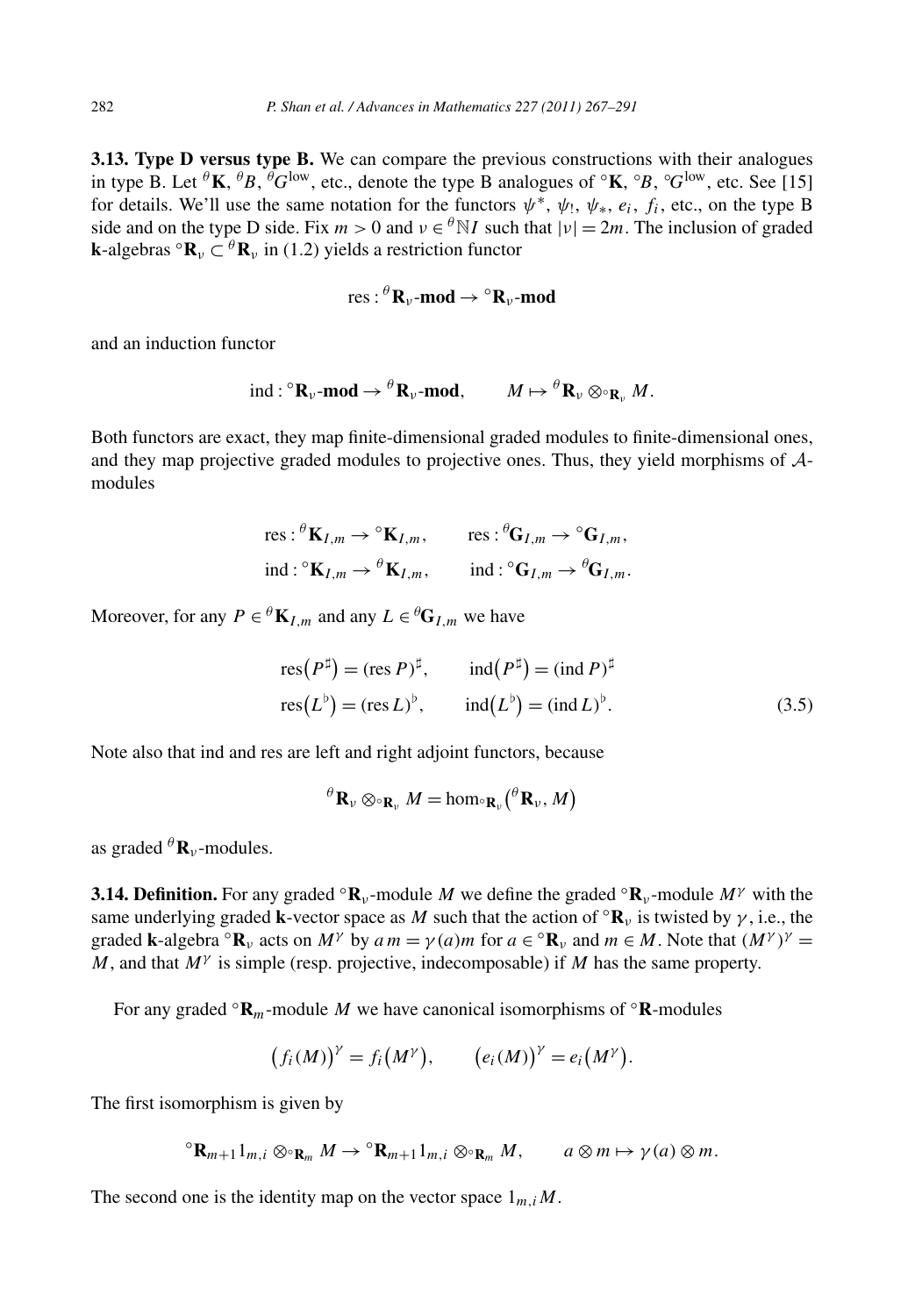Recall that  ${}^{\theta}I^{\nu}$  is the disjoint union of  ${}^{\theta}I^{\nu}$  and  ${}^{\theta}I^{\nu}$ . We set

$$
1_{\nu,+} = \sum_{\mathbf{i} \in {}^{\theta}I^{\nu}_+} 1_{\mathbf{i}}, \qquad 1_{\nu,-} = \sum_{\mathbf{i} \in {}^{\theta}I^{\nu}_-} 1_{\mathbf{i}}.
$$

#### **3.15. Lemma.** *Let M be a graded* ◦**R***<sup>ν</sup> -module.*

- (a) *Both*  $1_{\nu,+}$  *and*  $1_{\nu,-}$  *are central idempotents in*  ${}^{\circ}$ **R**<sub> $\nu$ </sub>*. We have*  $1_{\nu,+} = \gamma(1_{\nu,-})$ *.*
- (b) *There is a decomposition of graded*  ${}^{\circ}$ **R**<sub>*ν*</sub>-modules  $M = 1$ <sub>*ν+*</sub> $M \oplus 1$ <sub>*ν*</sub> - $M$ .
- (c) *We have a canonical isomorphism of*  ${}^{\circ}$ **R**<sub>*ν*</sub>-modules res  $\circ$  ind(*M*) = *M*  $\oplus$  *M*<sup>*γ*</sup>.
- (d) If there exists  $a \in \{+, -\}$  *such that*  $1_{v, -a}M = 0$ *, then there are canonical isomorphisms of graded* ◦**R***<sup>ν</sup> -modules*

$$
M = 1_{\nu,a}M
$$
,  $0 = 1_{\nu,a}M^{\gamma}$ ,  $M^{\gamma} = 1_{\nu,-a}M^{\gamma}$ .

**Proof.** Part (a) follows from Proposition 1.6 and the equality  $\varepsilon_1(\theta I_+^{\nu}) = \theta I_-^{\nu}$ . Part (b) follows from (a), (c) is given by definition, and (d) follows from (a), (b).  $\Box$ 

Now, let *m* and *v* be as before. Given  $i \in I$ , we set  $v' = v + i + \theta(i)$ . There is an obvious inclusion  $W_m \subset W_{m+1}$ . Thus the group  $W_m$  acts on  $\theta I^{\nu'}$ , and the map

$$
{}^{\theta}I^{\nu} \to {}^{\theta}I^{\nu'}, \qquad \mathbf{i} \mapsto \theta(i)\mathbf{i}i
$$

is *W<sub>m</sub>*-equivariant. Thus there is  $a_i \in \{+, -\}$  such that the image of  ${}^{\theta}I^{\nu}_{+}$  is contained in  ${}^{\theta}I^{\nu'}_{a_i}$ , and the image of  ${}^{\theta}I_{-}^{\nu}$  is contained in  ${}^{\theta}I_{-a_i}^{\nu'}$ .

**3.16. Lemma.** Let M be a graded  $\mathbb{R}_v$ -module such that  $1_{v,-a}M = 0$ , with  $a = +, -$ . Then we *have*

$$
1_{\nu',-a_i a} f_i(M) = 0, \qquad 1_{\nu',a_i a} f_{\theta(i)}(M) = 0.
$$

**Proof.** We have

$$
1_{\nu',-a_i a} f_i(M) = 1_{\nu',-a_i a} \mathbf{R}_{\nu'} 1_{\nu,i} \otimes_{\mathbf{R}_{\nu}} M
$$
  
=  $\mathbf{R}_{\nu'} 1_{\nu',-a_i a} 1_{\nu,i} 1_{\nu,a} \otimes_{\mathbf{R}_{\nu}} M$ 

Here we have identified  $1_{\nu,a}$  with the image of  $(1_{\nu,a}, 1_i)$  via the inclusion (3.2). The definition of this inclusion and that of *ai* yield that

$$
1_{\nu',a_i a} 1_{\nu,i} 1_{\nu,a} = 1_{\nu,a}, \t 1_{\nu',-a_i a} 1_{\nu,i} 1_{\nu,a} = 0.
$$

The first equality follows. Next, note that for any  $\mathbf{i} \in {}^{\theta}I^{\nu}$ , the sequences  $\theta(i)\mathbf{i}i$  and  $i\mathbf{i}\theta(i)$  =  $\varepsilon_{m+1}(\theta(i)i\mathbf{i})$  always belong to different  $\mathcal{W}_{m+1}$ -orbits. Thus, we have  $a_{\theta(i)} = -a_i$ . So the second equality follows from the first.  $\Box$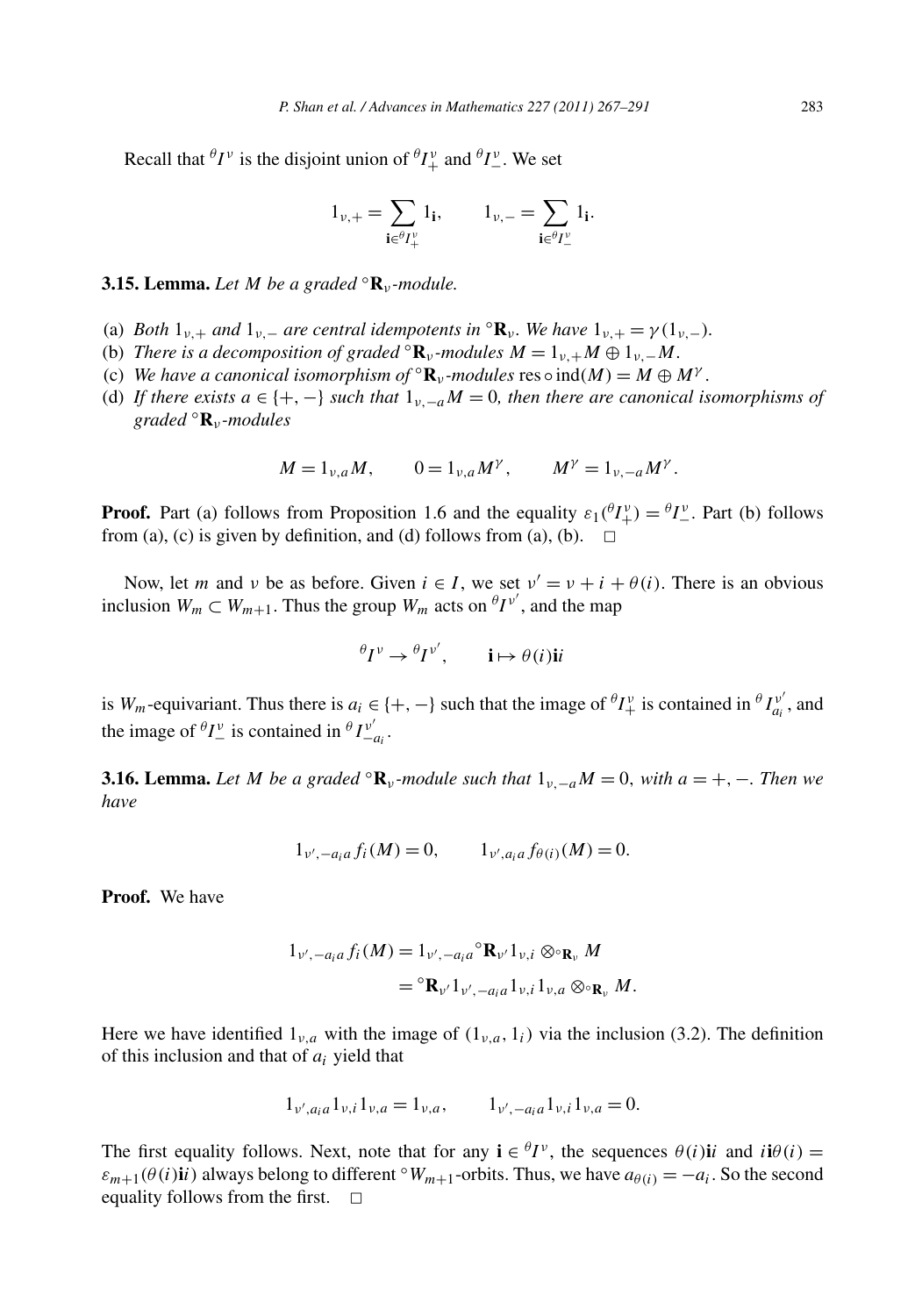Consider the following diagram

$$
{}^{\circ}\mathbf{R}_{\nu}\text{-mod} \times \mathbf{R}_{i}\text{-mod} \xrightarrow{\psi_{!}} {}^{\circ}\mathbf{R}_{\nu'}\text{-mod}
$$
  
\n
$$
\operatorname{res} \times \operatorname{id} \underset{\forall}{\left\| \operatorname{ind} \times \operatorname{id} \right\|_{\psi_{!}} \xrightarrow{\psi_{!}}} {}^{\circ}\mathbf{R}_{\nu'}\text{-mod}
$$
  
\n
$$
{}^{\theta}\mathbf{R}_{\nu}\text{-mod} \times \mathbf{R}_{i}\text{-mod} \xrightarrow{\psi_{!}} {}^{\theta}\mathbf{R}_{\nu'}\text{-mod}.
$$

**3.17. Lemma.** *There are canonical isomorphisms of functors*

ind  $\circ \psi_1 = \psi_1 \circ (\text{ind} \times \text{id}), \qquad \psi^* \circ \text{ind} = (\text{ind} \times \text{id}) \circ \psi^*, \qquad \text{ind} \circ \psi_* = \psi_* \circ (\text{ind} \times \text{id}),$ res  $\circ \psi_1 = \psi_1 \circ (\text{res} \times \text{id}), \quad \psi^* \circ \text{res} = (\text{res} \times \text{id}) \circ \psi^*, \quad \text{res} \circ \psi_* = \psi_* \circ (\text{res} \times \text{id}).$ 

**Proof.** The functor ind is left and right adjoint to res. Therefore it is enough to prove the first two isomorphisms in the first line. The isomorphism

$$
ind \circ \psi_! = \psi_! \circ (ind \times id)
$$

comes from the associativity of the induction. Let us prove that

$$
\psi^* \circ \text{ind} = (\text{ind} \times \text{id}) \circ \psi^*.
$$

For any *M* in  ${}^{\circ}$ **R**<sub>*v*</sub> $\cdot$ **mod**, the obvious inclusion  ${}^{\theta}$ **R**<sub>*v*</sub> $\otimes$ **R**<sub>*i*</sub> $\cdot$  $\in$  ${}^{\theta}$ **R**<sub>*v*</sub> $\cdot$ *yields a map* 

$$
(\mathrm{ind} \times \mathrm{id}) \psi^*(M) = \left( \mathbf{R}_{\nu} \otimes \mathbf{R}_i \right) \otimes \mathbf{R}_{\nu} \otimes \mathbf{R}_i \psi^*(M) \to \psi^* \left( \mathbf{R}_{\nu'} \otimes \mathbf{R}_{\nu} \otimes \mathbf{R}_i M \right).
$$

Combining it with the obvious map

$$
{}^{\theta} \mathbf{R}_{\nu'} \otimes \circ_{\mathbf{R}_{\nu} \otimes \mathbf{R}_i} M \to {}^{\theta} \mathbf{R}_{\nu'} \otimes \circ_{\mathbf{R}_{\nu'}} M
$$

we get a morphism of  ${}^{\theta}$ **R**<sub>*v*</sub>  $\otimes$  **R**<sub>*i*</sub>-modules

$$
(\text{ind} \times \text{id}) \psi^*(M) \to \psi^* \text{ind}(M).
$$

We need to show that it is bijective. This is obvious because at the level of vector spaces, the map above is given by

$$
M \oplus (\pi_{1,v} \otimes M) \to M \oplus (\pi_{1,v'} \otimes M), \qquad m + \pi_{1,v} \otimes n \mapsto m + \pi_{1,v'} \otimes n.
$$

Here  $\pi_{1,\nu}$  and  $\pi_{1,\nu'}$  denote the element  $\pi_1$  in  ${}^{\theta}$ **R**<sub>*v*</sub> and  ${}^{\theta}$ **R**<sub>*v*</sub><sup>*r*</sup> respectively.  $\Box$ 

**3.18. Corollary.** (a) *The operators*  $e_i$ *,*  $f_i$  *on*  ${}^{\circ}\mathbf{K}_{I,*}$  *and on*  ${}^{\theta}\mathbf{K}_{I,*}$  *are intertwined by the maps* ind, res*, i.e., we have*

- $e_i \circ \text{ind} = \text{ind} \circ e_i,$   $f_i \circ \text{ind} = \text{ind} \circ f_i,$   $e_i \circ \text{res} = \text{res} \circ e_i,$   $f_i \circ \text{res} = \text{res} \circ f_i.$
- (b) The same result holds for the operators  $e_i$ ,  $f_i$  on  $\mathrm{^{\circ}G}_{I,*}$  and on  $\mathrm{^{\theta}G}_{I,*}$ .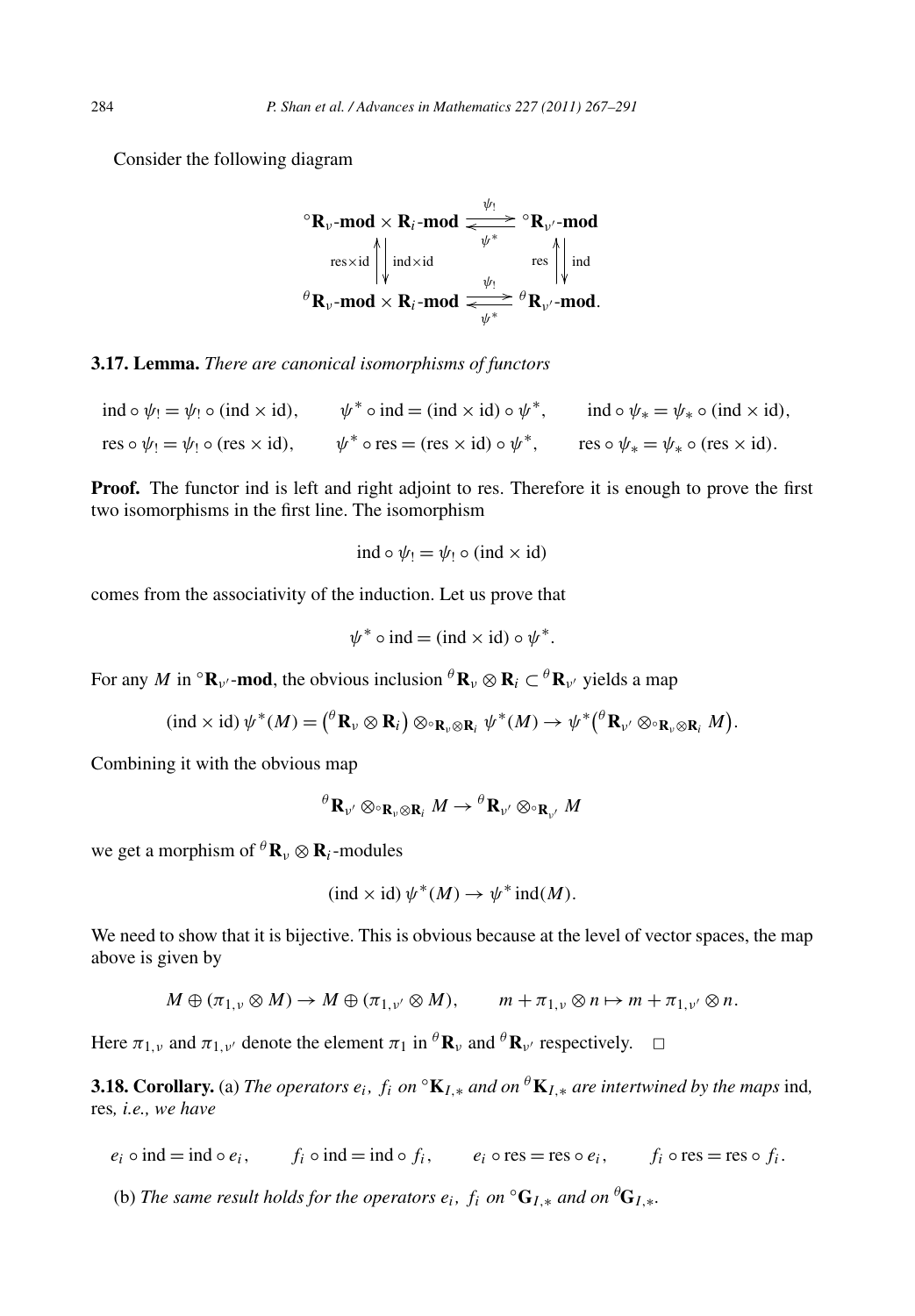**3.19.** Now, we concentrate on non-graded irreducible modules. First, let

$$
\text{Res}: {}^{\theta} \mathbf{R}_{\nu} \text{-}\mathbf{Mod} \to {}^{\circ} \mathbf{R}_{\nu} \text{-}\mathbf{Mod}, \quad \text{Ind}: {}^{\circ} \mathbf{R}_{\nu} \text{-}\mathbf{Mod} \to {}^{\theta} \mathbf{R}_{\nu} \text{-}\mathbf{Mod}
$$

be the (non-graded) restriction and induction functors. We have

**for**  $\circ$  res = Res  $\circ$  **for**, **for**  $\circ$  **ind** = Ind  $\circ$  **for**.

**3.20. Lemma.** *Let*  $L$ *,*  $L'$  *be irreducible*  ${}^{\circ}$ **R**<sub>*v*</sub>*-modules.* 

- (a) *The*  $\mathbf{R}_v$ *-modules L* and  $L^\gamma$  are not isomorphic.
- (b)  $\text{Ind}(L)$  *is an irreducible*  ${}^{\theta}$ **R***v*-*module, and every irreducible*  ${}^{\theta}$ **R***v*-*module is obtained in this way.*
- (c)  $\text{Ind}(L) \simeq \text{Ind}(L')$  *iff*  $L' \simeq L$  *or*  $L^{\gamma}$ *.*

**Proof.** For any <sup> $\theta$ </sup>**R**<sub>*v*</sub>-module  $M \neq 0$ , both  $1_{\nu+1}M$  and  $1_{\nu-1}M$  are nonzero. Indeed, we have  $M =$  $1_{v,+}M \oplus 1_{v,-}M$ , and we may suppose that  $1_{v,+}M \neq 0$ . The automorphism  $M \to M$ ,  $m \mapsto \pi_1m$ takes  $1_{\nu,+}$ *M* to  $1_{\nu,-}$ *M* by Lemma 3.15(a). Hence  $1_{\nu,-}$ *M*  $\neq$  0.

Now, to prove part (a), suppose that  $\phi: L \to L^{\gamma}$  is an isomorphism of  ${}^{\circ}$ **R**<sub>*v*</sub>-modules. We can regard *φ* as a *γ* -antilinear map *L* → *L*. Since *L* is irreducible, by Schur's lemma we may assume that  $\phi^2 = id_L$ . Then *L* admits a  $^{\theta}$ **R**<sub>*v*</sub>-module structure such that the  $^{\circ}$ **R**<sub>*v*</sub>-action is as before and *π*<sub>1</sub> acts as *φ*. Thus, by the discussion above, neither  $1<sub>ν</sub>$ +*L* nor  $1<sub>ν</sub>$ −*L* is zero. This contradicts the fact that *L* is an irreducible  $\text{R}_{\nu}$ -module.

Parts (b), (c) follow from (a) by Clifford theory, see e.g. [12, Appendix].  $\Box$ 

We can now prove Proposition 3.2.

**3.21. Proof of Proposition 3.2.** Let  $b \in {}^{\circ}B$ . We may suppose that  $b = 1_{\nu,+}b$ . By Lemma 3.20(b) the module  $^{\theta}b = \text{Ind}(b)$  lies in  $^{\theta}B$ . By [15, Prop. 8.2] there exists a unique selfdual irreducible graded  $^{\theta}$ **R**-module  $^{\theta}G^{\text{up}}(^{\theta}b)$  which is isomorphic to  $^{\theta}b$  as a non-graded module. Set

$$
^{\circ}G^{\text{up}}(b) = 1_{\nu,+} \text{res}(\mathscr{C}G^{\text{up}}(\mathscr{C}b)).
$$

By Lemma 3.15(d) we have  ${}^{\circ}G^{up}(b) = b$  as a non-graded  ${}^{\circ}R$ -module, and by (3.5) it is selfdual. This proves existence part of the proposition. To prove the uniqueness, suppose that *M* is another module with the same properties. Then  $ind(M)$  is a selfdual graded  ${}^{\theta}$ **R**-module which is isomorphic to  ${}^{\theta}b$  as a non-graded  ${}^{\theta}$ **R**-module. Thus we have  $ind(M) = {}^{\theta}G^{up}({}^{\theta}b)$  by [15]. By Lemma 3.15(d) we have also

$$
M=1_{\nu,+}\operatorname{res}({}^{\theta}G^{\mathrm{up}}({}^{\theta}b)).
$$

So *M* is isomorphic to  ${}^{\circ}G^{\text{up}}(b)$ .  $\Box$ 

**3.22. The crystal operators on**  $\text{°G}_I$  and  $\text{°B}$ . Fix a vertex *i* in *I*. For each irreducible graded  $\text{°R}_m$ -module *M* we define

$$
\tilde{e}_i(M) = \operatorname{soc}(e_i(M)), \qquad \tilde{f}_i(M) = \operatorname{top} \psi_!(M, \mathbf{L}_i), \qquad \varepsilon_i(M) = \max\{n \geq 0; \ e_i^n(M) \neq 0\}.
$$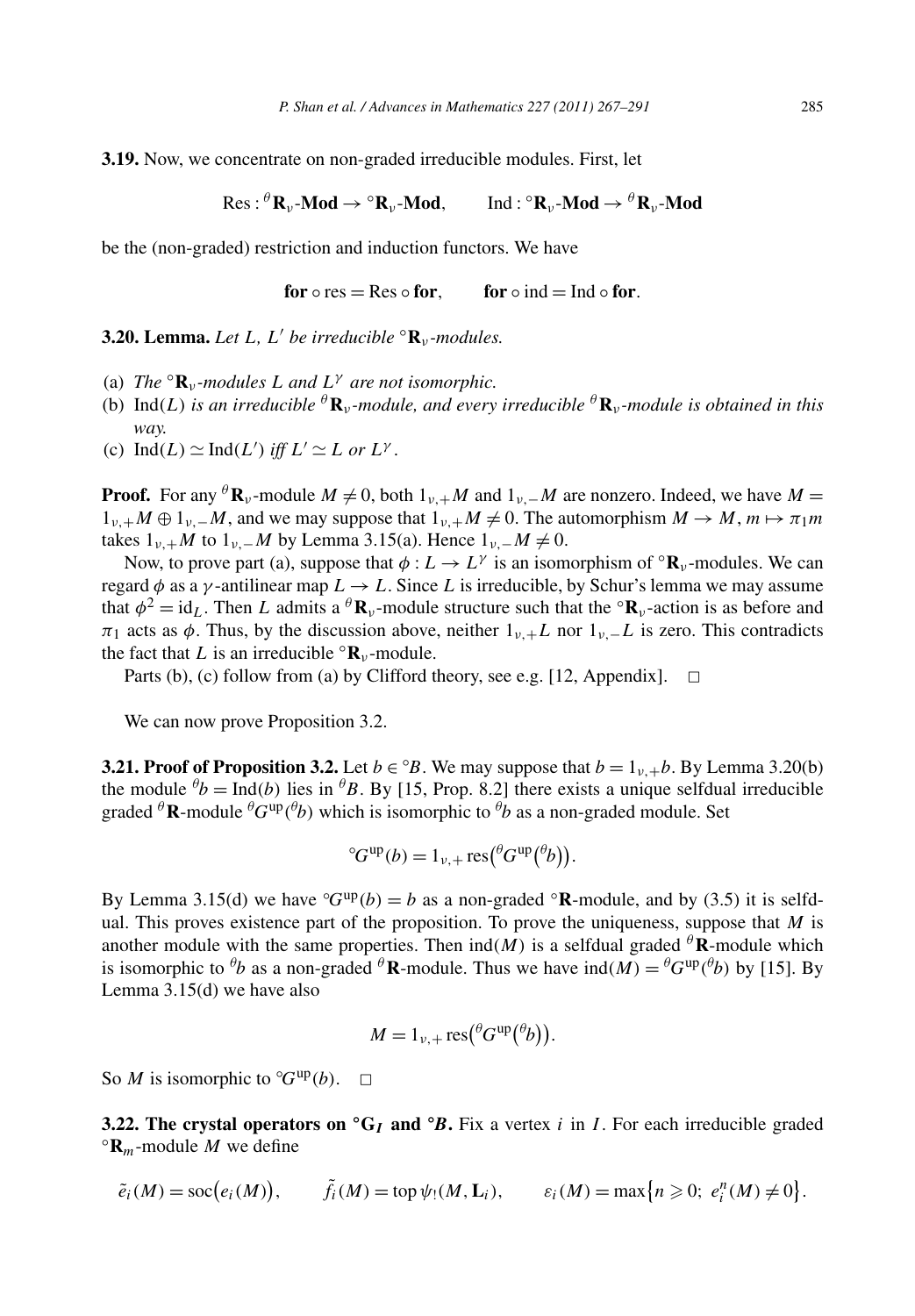**3.23. Lemma.** *Let M be an irreducible graded*  $\mathbb{R}$ *-module such that*  $e_i(M)$ *,*  $f_i(M)$  *belong to*  $\mathbb{G}_{L,*}$ *. We have* 

$$
\mathrm{ind}(\tilde{e}_i(M)) = \tilde{e}_i(\mathrm{ind}(M)), \quad \mathrm{ind}(\tilde{f}_i(M)) = \tilde{f}_i(\mathrm{ind}(M)), \quad \varepsilon_i(M) = \varepsilon_i(\mathrm{ind}(M))
$$

*.*

In particular,  $\tilde{e}_i(M)$  is irreducible or zero and  $\tilde{f}_i(M)$  is irreducible.

**Proof.** By Corollary 3.18 we have  $ind(e_i(M)) = e_i(id(M))$ . Thus, since ind is an exact functor we have  $ind(\tilde{e}_i(M)) \subset e_i(id(M))$ . Since ind is an additive functor, by Lemma 3.20(b) we have indeed

$$
ind(\tilde{e}_i(M)) \subset \tilde{e}_i (ind(M)).
$$

Note that  $ind(M)$  is irreducible by Lemma 3.20(b), thus  $\tilde{e}_i$ ( $ind(M)$ ) is irreducible by [15, Prop. 8.21]. Since  $ind(\tilde{e}_i(M))$  is nonzero, the inclusion is an isomorphism. The fact that ind $(\tilde{e}_i(M))$  is irreducible implies in particular that  $\tilde{e}_i(M)$  is simple. The proof of the second isomorphism is similar. The third equality is obvious.  $\Box$ 

Similarly, for each irreducible ◦**R**-module *b* in ◦ *B* we define

$$
\tilde{E}_i(b) = \operatorname{soc}(E_i(b)), \qquad \tilde{F}_i(b) = \operatorname{top}(F_i(b)), \qquad \varepsilon_i(b) = \max\{n \geq 0; \ E_i^n(b) \neq 0\}.
$$

Hence we have

$$
\text{for } \circ \tilde{e}_i = \tilde{E}_i \circ \text{for}, \qquad \text{for } \circ \tilde{f}_i = \tilde{F}_i \circ \text{for}, \qquad \varepsilon_i = \varepsilon_i \circ \text{for}.
$$

**3.24. Proposition.** For each *b*, *b'* in  $\circ$ *B* we have

- (a)  $\tilde{F}_i(b) \in {}^{\circ}B$ , (b)  $\tilde{E}_i(b) \in {}^{\circ}B \cup \{0\},\$  $(\mathbf{c}) \quad \tilde{F}_i(b) = b' \iff \tilde{E}_i(b') = b,$ (d)  $\varepsilon_i(b) = \max\{n \ge 0; \tilde{E}_i^n(b) \ne 0\},\$ (e)  $\varepsilon_i(\tilde{F}_i(b)) = \varepsilon_i(b) + 1$ ,
- (f) *if*  $E_i(b) = 0$  *for all i then*  $b = \phi_{\pm}$ *.*

**Proof.** Part (c) follows from adjunction. The other parts follow from [15, Prop. 3.14] and Lemma 3.23.  $\Box$ 

**3.25. Remark.** For any  $b \in {}^{\circ}B$  and any  $i \neq j$  we have  $\tilde{F}_i(b) \neq \tilde{F}_j(b)$ . This is obvious if  $j \neq \theta(i)$ . Because in this case  $\tilde{F}_i(b)$  and  $\tilde{F}_j(b)$  are  $\alpha \mathbf{R}_\nu$ -modules for different *v*. Now, consider the case  $j = \theta(i)$ . We may suppose that  $\tilde{F}_i(b) = 1_{\nu,+} \tilde{F}_i(b)$  for certain *v*. Then by Lemma 3.16 we have  $\tilde{I}_{\nu,+} \tilde{F}_{\theta(i)}(b) = 0$ . In particular  $\tilde{F}_i(b)$  is not isomorphic to  $\tilde{F}_{\theta(i)}(b)$ .

**3.26. The algebra**  ${}^{\theta}$ **B and the**  ${}^{\theta}$ **B-module**  ${}^{\circ}$ **V.** Following [3–5] we define a K-algebra  ${}^{\theta}$ B as follows.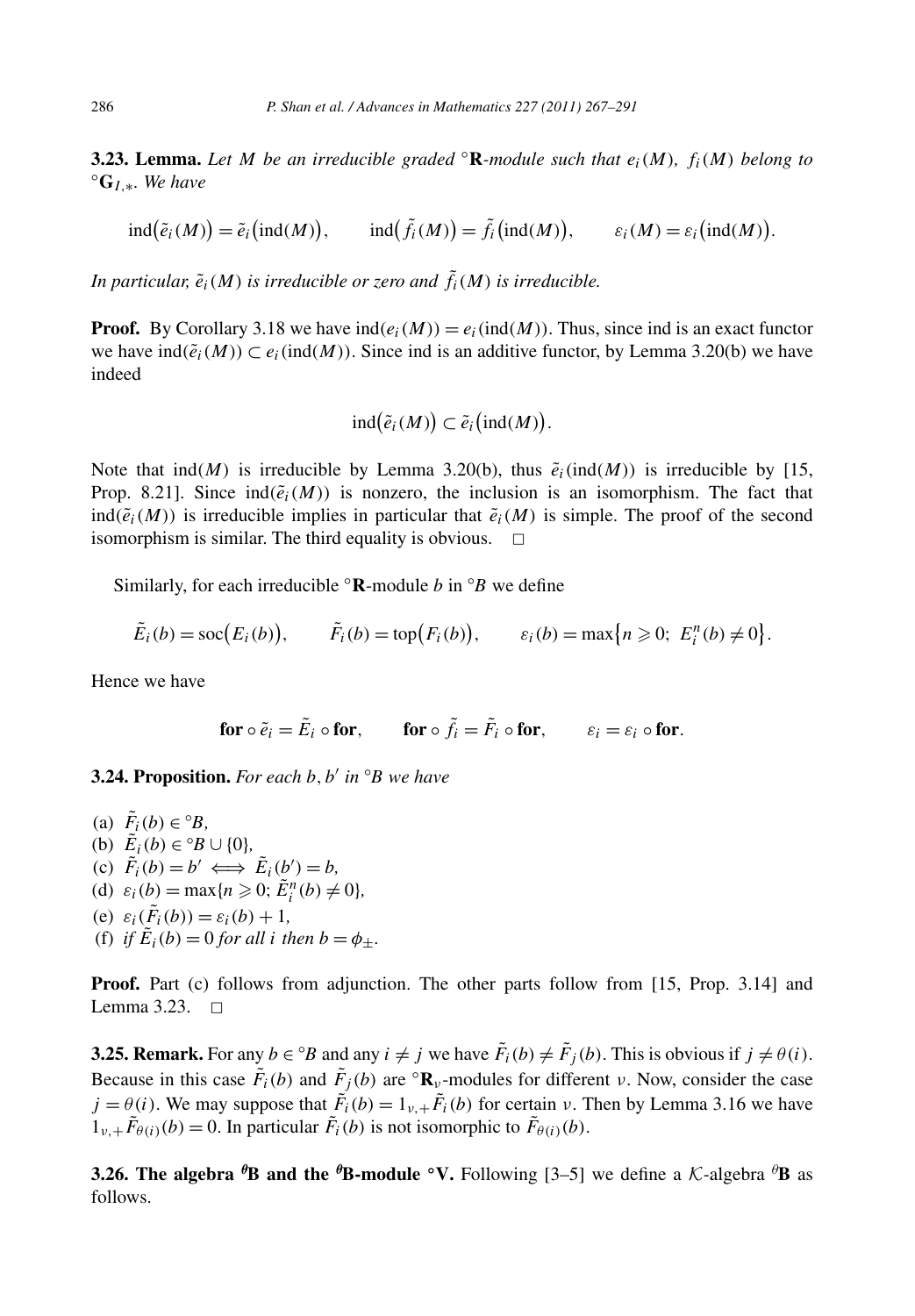**3.27. Definition.** Let  ${}^{\theta}$ **B** be the K-algebra generated by  $e_i$ ,  $f_i$  and invertible elements  $t_i$ ,  $i \in I$ , satisfying the following defining relations

(a) 
$$
t_i t_j = t_j t_i
$$
 and  $t_{\theta(i)} = t_i$  for all *i*, *j*,  
\n(b)  $t_i e_j t_i^{-1} = v^{i \cdot j + \theta(i) \cdot j} e_j$  and  $t_i f_j t_i^{-1} = v^{-i \cdot j - \theta(i) \cdot j} f_j$  for all *i*, *j*,  
\n(c)  $e_i f_j = v^{-i \cdot j} f_j e_i + \delta_{i,j} + \delta_{\theta(i),j} t_i$  for all *i*, *j*,  
\n(d) 
$$
\sum_{a+b=1-i \cdot j} (-1)^a e_i^{(a)} e_j e_i^{(b)} = \sum_{a+b=1-i \cdot j} (-1)^a f_i^{(a)} f_j f_i^{(b)} = 0 \quad \text{if } i \neq j.
$$

Here and below we use the following notation

$$
\theta^{(a)} = \theta^a / \langle a \rangle!, \qquad \langle a \rangle = \sum_{l=1}^a v^{a+l-2l}, \qquad \langle a \rangle! = \prod_{l=1}^m \langle l \rangle.
$$

We can now construct a representation of  ${}^{\theta}$ **B** as follows. By base change, the operators  $e_i$ ,  $f_i$  in Definition 3.8 yield  $K$ -linear operators on the K-vector space

$$
^{\circ }\mathbf{V}=\mathcal{K}\otimes _{\mathcal{A}}{^{\circ }\mathbf{K}}_{I}.
$$

We equip  $\mathbf{\circ}\mathbf{V}$  with the K-bilinear form given by

$$
(M:N)_{KE} = (1 - v^2)^m (M:N), \quad \forall M, N \in {}^{\circ} \mathbf{R}_m \text{-proj}.
$$

**3.28. Theorem.** (a) *The operators ei, fi define a representation of <sup>θ</sup>* **B** *on* ◦**V***. The <sup>θ</sup>* **B***-module* ◦**V** *is generated by linearly independent vectors*  $\phi_+$  *and*  $\phi_-$  *such that for each*  $i \in I$  *we have* 

$$
e_i\phi_{\pm}=0
$$
,  $t_i\phi_{\pm}=\phi_{\mp}$ ,  $\{x\in{}^{\circ}\mathbf{V}; e_jx=0, \forall j\}=\mathbf{k}\phi_{+}\oplus\mathbf{k}\phi_{-}$ .

(b) The symmetric bilinear form on  $\mathcal{O}V$  is non-degenerate. We have  $(\phi_a : \phi_{a'})_{KE} = \delta_{a,a'}$  for  $a, a' = +, -$ , and  $(e_i x : y) = (x : f_i y)_{KF}$  *for*  $i \in I$  *and*  $x, y \in {}^{\circ}V$ *.* 

**Proof.** For each *i* in *I* we define the A-linear operator  $t_i$  on  $\mathbb{K}_I$  by setting

$$
t_i \phi_{\pm} = \phi_{\mp}
$$
 and  $t_i P = v^{-\nu \cdot (i + \theta(i))} P^{\gamma}$ ,  $\forall P \in {}^{\circ}R_{\nu}$ -proj.

We must prove that the operators  $e_i$ ,  $f_i$ , and  $t_i$  satisfy the relations of  $\theta$ **B**. The relations (a), (b) are obvious. The relation (d) is standard. It remains to check (c). For this we need a version of the Mackey's induction–restriction theorem. Note that for  $m > 1$  we have

$$
D_{m,1;m,1} = \{e, s_m, \varepsilon_{m+1}\varepsilon_1\},
$$
  
 
$$
W(e) = {}^{\circ}W_m, \qquad W(s_m) = {}^{\circ}W_{m-1}, \qquad W(\varepsilon_{m+1}\varepsilon_1) = {}^{\circ}W_m.
$$

Recall also that for  $m = 1$  we have set  $\circ W_1 = \{e\}.$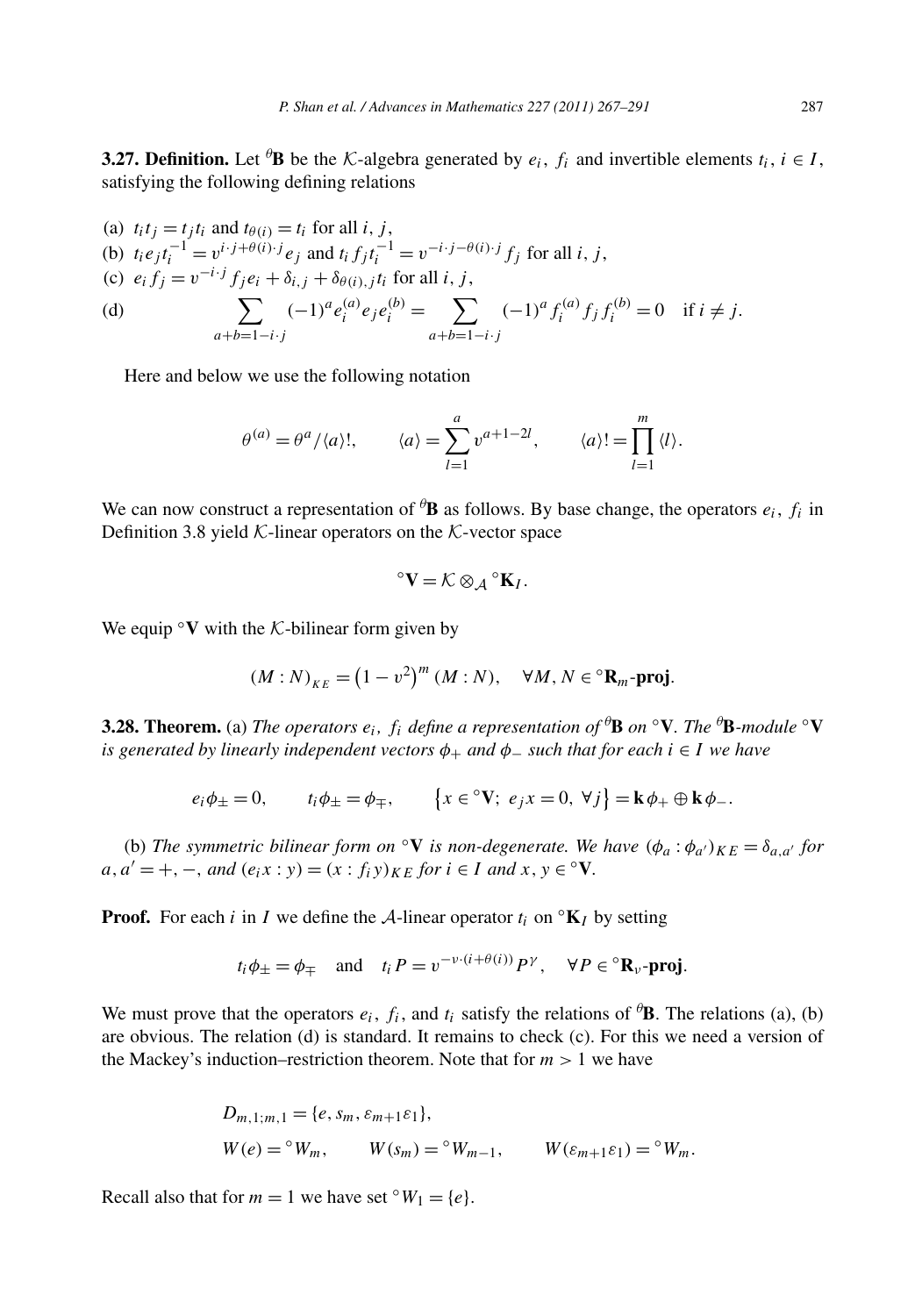**3.29. Lemma.** Fix i, j in I. Let  $\mu$ , v in  ${}^{\theta}N I$  be such that  $\nu + i + \theta(i) = \mu + j + \theta(j)$ . Put  $|v| = |\mu| = 2m$ *. The graded*  $({^\circ}R_{m,1}, {\^\circ}R_{m,1})$ *-bimodule*  $1_{v,i}$ <sup> $\circ$ </sup> $R_{m+1}1_{u,j}$  *has a filtration by graded bimodules whose associated graded is isomorphic to*

$$
\delta_{i,j}({}^{\circ}\mathbf{R}_{\nu}\otimes\mathbf{R}_{i})\oplus\delta_{\theta(i),j}(({}^{\circ}\mathbf{R}_{\nu})^{\nu}\otimes\mathbf{R}_{\theta(i)})[d']\oplus A[d],
$$

*where A is equal to*

$$
\begin{aligned}\n & \left( \begin{array}{c} \nabla \mathbf{R}_{m} \mathbf{1}_{\nu',i} \otimes \mathbf{R}_{i} \right) \otimes_{\mathbf{R}'} \left( \mathbf{1}_{\nu',i} \, \mathbf{R}_{m} \otimes \mathbf{R}_{i} \right) & \text{if } m > 1, \\
 & \left( \begin{array}{c} \nabla \mathbf{R}_{\theta(j)} \otimes \mathbf{R}_{i} \otimes \mathbf{R}_{1} \otimes \mathbf{R}_{1} \, \mathbf{R}_{\theta(i)} \otimes \mathbf{R}_{j} \right) \oplus \left( \begin{array}{c} \nabla \mathbf{R}_{j} \otimes \mathbf{R}_{i} \otimes \mathbf{R}_{1} \, \mathbf{R}_{1} \otimes \mathbf{R}_{1} \end{array} \right) & \text{if } m = 1.\n \end{aligned}\n \end{aligned}
$$

Here we have set  $v' = v - j - \theta(j)$ ,  $\mathbf{R}' = {}^{\circ} \mathbf{R}_{m-1,1} \otimes \mathbf{R}_1$ ,  $\mathbf{i} = i\theta(i)$ ,  $\mathbf{j} = j\theta(j)$ ,  $d = -i \cdot j$ , and  $d' = -\nu \cdot (i + \theta(i))/2$ .

The proof is standard and is left to the reader. Now, recall that for  $m > 1$  we have

$$
f_j(P) = {}^{\circ} \mathbf{R}_{m+1} 1_{m,j} \otimes {}^{\circ} \mathbf{R}_{m,1} (P \otimes \mathbf{R}_1), \qquad e'_i(P) = 1_{m-1,i} P,
$$

where  $1_{m-1,i}P$  is regarded as a  $\mathbb{R}_{m-1}$ -module. Therefore we have

$$
e'_{i} f_{j}(P) = 1_{m,i} {}^{\circ} \mathbf{R}_{m+1} 1_{m,j} \otimes {}^{\circ} \mathbf{R}_{m,1} (P \otimes \mathbf{R}_{1}),
$$
  
\n
$$
f_{j} e'_{i}(P) = {}^{\circ} \mathbf{R}_{m} 1_{m-1,j} \otimes {}^{\circ} \mathbf{R}_{m-1,1} (1_{m-1,i} P \otimes \mathbf{R}_{1}).
$$

Therefore, up to some filtration we have the following identities

- $e'_i f_i(P) = P \otimes \mathbf{R}_i + f_i e'_i(P)[-2],$
- $e'_i f_{\theta(i)}(P) = P^{\gamma} \otimes \mathbf{R}_{\theta(i)}[-\nu \cdot (i + \theta(i))/2] + f_{\theta(i)}e'_i(P)[-i \cdot \theta(i)],$
- $\bullet$  *e*<sup>*i*</sup><sub>*i*</sub>*f*<sub>*j*</sub>(*P*)*= <i>f*<sub>*i*</sub><sup>*e*</sup><sub>*i*</sub><sup></sup>(*P*)[−*i* · *j*] if *i* ≠ *j*,  $\theta$ (*j*).

These identities also hold for  $m = 1$  and  $P = \mathbb{R}_{\theta(i)i}$  for any  $i \in I$ . The first claim of part (a) follows because  $\mathbf{R}_i = \mathbf{k} \oplus \mathbf{R}_i[2]$ . The fact that  $\mathbf{v} \in \mathbf{V}$  is generated by  $\phi_+$  is a corollary of Proposition 3.31 below. Part (b) of the theorem follows from [8, Prop. 2.2(ii)] and Lemma 3.9(b).  $\Box$ 

**3.30. Remarks.** (a) The <sup> $\theta$ </sup>**B**-module  $\circ$ **V** is the same as the  $\theta$ **B**-module  $V_{\theta}$  from [8, Prop. 2.2]. The involution  $\sigma$  :  $\circ$ **V**  $\rightarrow$   $\circ$ **V** in [8, Rem. 2.5(ii)] is given by  $\sigma(P) = P^{\gamma}$ . It yields an involution of  $\circ$ *B* in the obvious way. Note that Lemma 3.20(a) yields  $\sigma(b) \neq b$  for any  $b \in {}^{\circ}B$ .

(b) Let  ${}^{\theta}$ **V** be the  ${}^{\theta}$ **B**-module  $K \otimes_{\mathcal{A}} {}^{\theta}$ **K**<sub>*I*</sub> and let  $\phi$  be the class of the trivial  ${}^{\theta}$ **R**<sub>0</sub>-module **k**, see [15, Thm. 8.30]. We have an inclusion of *<sup>θ</sup>* **B**-modules

$$
\theta V \rightarrow \theta V
$$
,  $\phi \mapsto \phi_+ \oplus \phi_-, \qquad P \mapsto \text{res}(P)$ .

**3.31. Proposition.** For any  $b \in {}^{\circ}B$  the following holds

(a)  

$$
\begin{cases}\nf_i({}^{\circ}G^{\text{low}}(b)) = \langle \varepsilon_i(b) + 1 \rangle {}^{\circ}G^{\text{low}}(\tilde{F}_i b) + \sum_{b'} f_{b,b'} {}^{\circ}G^{\text{low}}(b'), \\
b' \in {}^{\circ}B, \quad \varepsilon_i(b') > \varepsilon_i(b) + 1, \quad f_{b,b'} \in v^{2 - \varepsilon_i(b')} \mathbb{Z}[v],\n\end{cases}
$$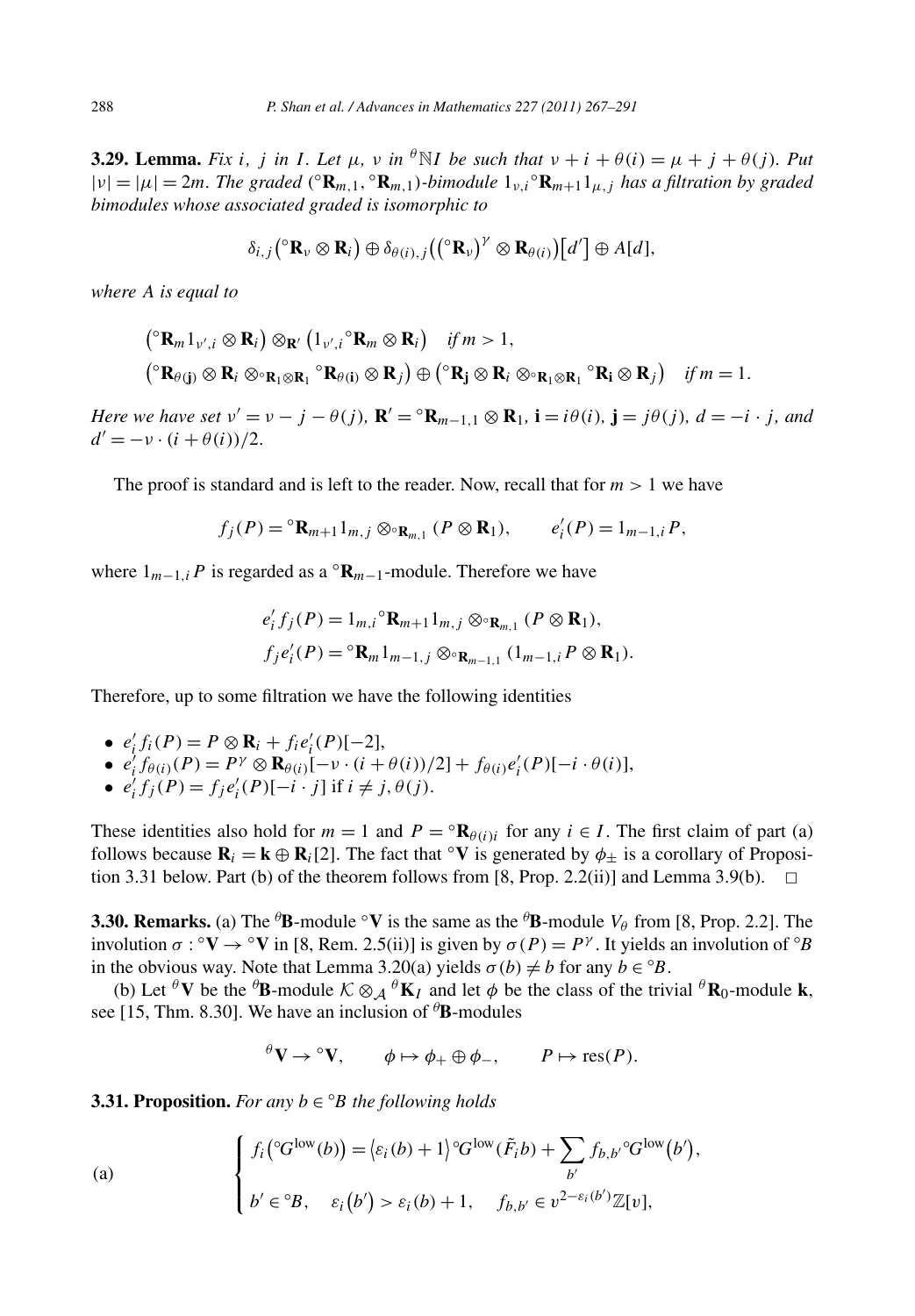*P. Shan et al. / Advances in Mathematics 227 (2011) 267–291* 289

(b)  

$$
\begin{cases}\ne_i({}^{\circ}G^{\text{low}}(b)) = v^{1-\varepsilon_i(b)} {}^{\circ}G^{\text{low}}(\tilde{E}_i b) + \sum_{b'} e_{b,b'} {}^{\circ}G^{\text{low}}(b'), \\
b' \in {}^{\circ}B, \quad \varepsilon_i(b') \ge \varepsilon_i(b), \quad e_{b,b'} \in v^{1-\varepsilon_i(b')} \mathbb{Z}[v].\n\end{cases}
$$

**Proof.** We prove part (a), the proof for (b) is similar. If  ${}^{\circ}G^{low}(b) = \phi_{\pm}$  this is obvious. So we assume that  ${}^{\circ}G^{low}(b)$  is a  ${}^{\circ}\mathbf{R}_m$ -module for  $m \geq 1$ . Fix  $v \in {}^{\theta}N$ *I* such that  $f_i({}^{\circ}G^{low}(b))$  is a  ${}^{\circ}$ **R**<sub>*v*</sub>-module. We'll abbreviate  $1_{\nu,a} = 1_a$  for  $a \in \{+, -\}$ . Since  ${}^{\circ}G^{low}(b)$  is indecomposable, it fulfills the condition of Lemma 3.16. So there exists  $a \in \{+, -\}$  such that  $1_{-a} f_i({}^{\circ}G^{\text{low}}(b)) = 0$ . Thus, by Lemma  $3.15(c)$ , (d) and Corollary  $3.18$  we have

$$
f_i({}^{\circ}G^{\text{low}}(b)) = 1_a \text{ res ind } f_i({}^{\circ}G^{\text{low}}(b)) = 1_a \text{ res } f_i \text{ ind}({}^{\circ}G^{\text{low}}(b)).
$$

Note that  $^{\theta}b = \text{Ind}(b)$  belongs to  $^{\theta}B$  by Lemma 3.20(b). Hence (3.5) yields

$$
\mathrm{ind}({}^{\circ}G^{\mathrm{low}}(b)) = {}^{\theta}G^{\mathrm{low}}({}^{\theta}b).
$$

We deduce that

$$
f_i({}^{\circ}G^{\text{low}}(b)) = 1_a \text{ res } f_i({}^{\theta}G^{\text{low}}({}^{\theta}b)).
$$

Now, write

$$
f_i(\mathscr{C}^{low}(\mathscr{C}_b))=\sum f_{\mathscr{C}_b,\mathscr{C}_{b'}}\mathscr{C}^{low}(\mathscr{C}_b'),\quad \mathscr{C}_b'\in\mathscr{C}_B.
$$

Then we have

$$
f_i\big({}^{\circ}G^{\text{low}}(b)\big) = \sum f_{\theta_b,\theta_{b'}} 1_a \operatorname{res}({}^{\theta}G^{\text{low}}({}^{\theta}b')\big).
$$

For any  ${}^{\theta}b' \in {}^{\theta}B$  the  ${}^{\circ}$ **R**-module  $1_a$  Res $({}^{\theta}b')$  belongs to  ${}^{\circ}B$ . Thus we have

$$
1_a \operatorname{res}({}^{\theta}G^{\text{low}}({}^{\theta}b')) = {}^{\circ}G^{\text{low}}(1_a \operatorname{Res}({}^{\theta}b')).
$$

If  ${}^{\theta}b' \neq {}^{\theta}b''$  then  $1_a \text{Res}({}^{\theta}b') \neq 1_a \text{Res}({}^{\theta}b'')$ , because  ${}^{\theta}b' = \text{Ind}(1_a \text{Res}({}^{\theta}b'))$ . Thus

$$
f_i\big({}^{\circ}G^{\text{low}}(b)\big) = \sum f_{{}^{\theta}b,{}^{\theta}b'}\,{}^{\circ}G^{\text{low}}\big(1_a\operatorname{Res}({}^{\theta}b')\big),
$$

and this is the expansion of the left-hand side in the lower global basis. Finally, we have

$$
\varepsilon_i\big(1_a \operatorname{Res}({}^{\theta}b'\big)\big) = \varepsilon_i\big({}^{\theta}b'\big)
$$

by Lemma 3.23. So part (a) follows from [15, Prop. 10.11(b), 10.16].  $\Box$ 

**3.32. The global bases of**  $\circ$ **<b>V**. Since the operators  $e_i$ ,  $f_i$  on  $\circ$ **V** satisfy the relations  $e_i f_i =$  $v^{-2} f_i e_i + 1$ , we can define the modified root operators  $\tilde{\mathbf{e}}_i$ ,  $\tilde{\mathbf{f}}_i$  on the  $\theta$ **B**-module  $\circ \mathbf{V}$  as follows. For each  $u$  in  $\circ$ **V** we write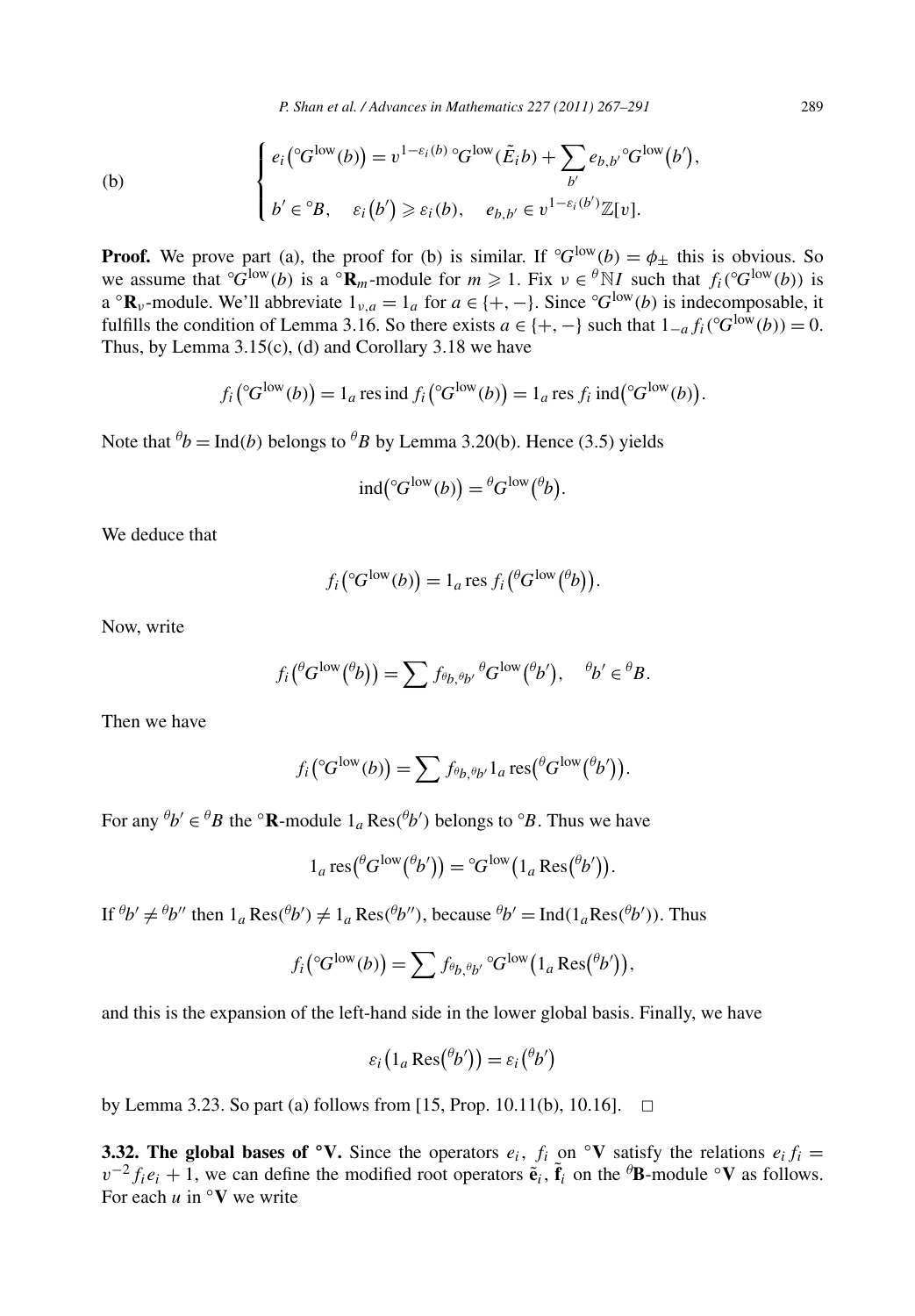$$
u = \sum_{n \geq 0} f_i^{(n)} u_n \text{ with } e_i u_n = 0,
$$
  

$$
\tilde{e}_i(u) = \sum_{n \geq 1} f_i^{(n-1)} u_n, \qquad \tilde{f}_i(u) = \sum_{n \geq 0} f_i^{(n+1)} u_n.
$$

Let  $\mathcal{R} \subset \mathcal{K}$  be the set of functions which are regular at  $v = 0$ . Let <sup>o</sup>**L** be the  $\mathcal{R}$ -submodule of <sup>o</sup>**V** spanned by the elements  $\mathbf{f}_{i_1} \dots \mathbf{f}_{i_l}(\phi_{\pm})$  with  $l \geq 0, i_1, \dots, i_l \in I$ . The following is the main result of the paper.

## **3.33. Theorem.** (a) *We have*

$$
\begin{aligned}\n\mathbf{C} \mathbf{L} &= \bigoplus_{b \in {}^{\circ}B} \mathcal{R} {}^{\circ}G^{\text{low}}(b), \qquad \tilde{\mathbf{e}}_i({}^{\circ}\mathbf{L}) \subset {}^{\circ}\mathbf{L}, \qquad \tilde{\mathbf{f}}_i({}^{\circ}\mathbf{L}) \subset {}^{\circ}\mathbf{L}, \\
\tilde{\mathbf{e}}_i({}^{\circ}G^{\text{low}}(b)) &= {}^{\circ}G^{\text{low}}(\tilde{E}_i(b)) \mod v \ ^{\circ}\mathbf{L}, \qquad \tilde{\mathbf{f}}_i({}^{\circ}G^{\text{low}}(b)) = {}^{\circ}G^{\text{low}}(\tilde{F}_i(b)) \mod v \ ^{\circ}\mathbf{L}.\n\end{aligned}
$$

(b) *The assignment b*  $\mapsto$   $^{\circ}G^{\text{low}}(b)$  mod  $v$   $^{\circ}L$  yields a bijection from  $^{\circ}B$  to the subset of  $^{\circ}L/v^{\circ}L$ *consisting of the*  $\tilde{\bf f}_{i_1}$   $\ldots$   $\tilde{\bf f}_{i_l}$ ( $\phi_\pm$ )'s. Further  $^\circ G^{\rm low}(b)$  is the unique element  $x\in^\circ{\bf V}$  such that  $x^\sharp=x$ *and*  $x = {}^{\circ}G^{low}(b) \text{ mod } v \ {}^{\circ}\mathbf{L}$ *.* 

(c) *For each b*, *b'* in  ${}^{\circ}B$  *let*  $E_{i,b,b'}$ ,  $F_{i,b,b'} \in A$  *be the coefficients of*  ${}^{\circ}G^{low}(b')$  *in*  $e_{\theta(i)}({}^{\circ}G^{low}(b))$ ,  $f_i({}^{\circ}G^{\text{low}}(b))$  *respectively. Then we have* 

$$
E_{i,b,b'}|_{v=1} = [F_i \Psi \text{for}({}^{\circ}G^{\text{up}}(b')) : \Psi \text{for}({}^{\circ}G^{\text{up}}(b))] ,
$$
  

$$
F_{i,b,b'}|_{v=1} = [E_i \Psi \text{for}({}^{\circ}G^{\text{up}}(b')) : \Psi \text{for}({}^{\circ}G^{\text{up}}(b)) ].
$$

**Proof.** Part (a) follows from [5, Thm. 4.1, Cor. 4.4], [2, Section 2.3], and Proposition 3.31. The first claim in (b) follows from (a). The second one is obvious. Part (c) follows from Proposition 3.11. More precisely, by duality we can regard  $E_{i,b,b'}$ ,  $F_{i,b,b'}$  as the coefficients of  ${}^{\circ}G^{up}(b)$  in  $f_{\theta(i)}({}^{\circ}G^{up}(b'))$  and  $e_i({}^{\circ}G^{up}(b'))$  respectively. Therefore, by Proposition 3.11 we can regard  $E_{i,b,b'}|_{v=1}$ ,  $F_{i,b,b'}|_{v=1}$  as the coefficients of  $\psi$  for $({}^{\circ}G^{\text{up}}(b))$  in  $F_i\psi$  for $({}^{\circ}G^{\text{up}}(b'))$  and  $E_i \Psi$ **for** $({}^{\circ}G^{\text{up}}(b'))$  respectively.  $\Box$ 

# **References**

- [1] S. Ariki, On the decomposition numbers of the Hecke algebra of *G(m,* 1*,n)*, J. Math. Kyoto Univ. 36 (1996) 789– 808.
- [2] N. Enomoto, A quiver construction of symmetric crystals, Int. Math. Res. Not. 12 (2009) 2200–2247.
- [3] N. Enomoto, M. Kashiwara, Symmetric crystals and the affine Hecke algebras of type B, Proc. Japan Acad. Ser. A Math. Sci. 83 (2007) 135–139.
- [4] N. Enomoto, M. Kashiwara, Symmetric crystals and LLT-Ariki type conjectures for the affine Hecke algebras of type B, in: Combinatorial Representation Theory and Related Topics, in: RIMS Kôkyûroku Bessatsu, vol. B8, Res. Inst. Math. Sci. (RIMS), Kyoto, 2008, pp. 1–20.
- [5] N. Enomoto, M. Kashiwara, Symmetric crystals for gl<sub>∞</sub>, Publ. Res. Int. Math. Sci. Kyoto Univ. 44 (2008) 837–891.
- [6] I. Grojnowski, Representations of affine Hecke algebras (and affine quantum *GLn*) at roots of unity, Int. Math. Res. Not. 5 (1994) 215.
- [7] M. Khovanov, A.D. Lauda, A diagrammatic approach to categorification of quantum groups I, Represent. Theory 13 (2009) 309–347.
- [8] M. Kashiwara, V. Miemietz, Crystals and affine Hecke algebras of type D, Proc. Japan Acad. Ser. A Math. Sci. 83 (2007) 135–139.